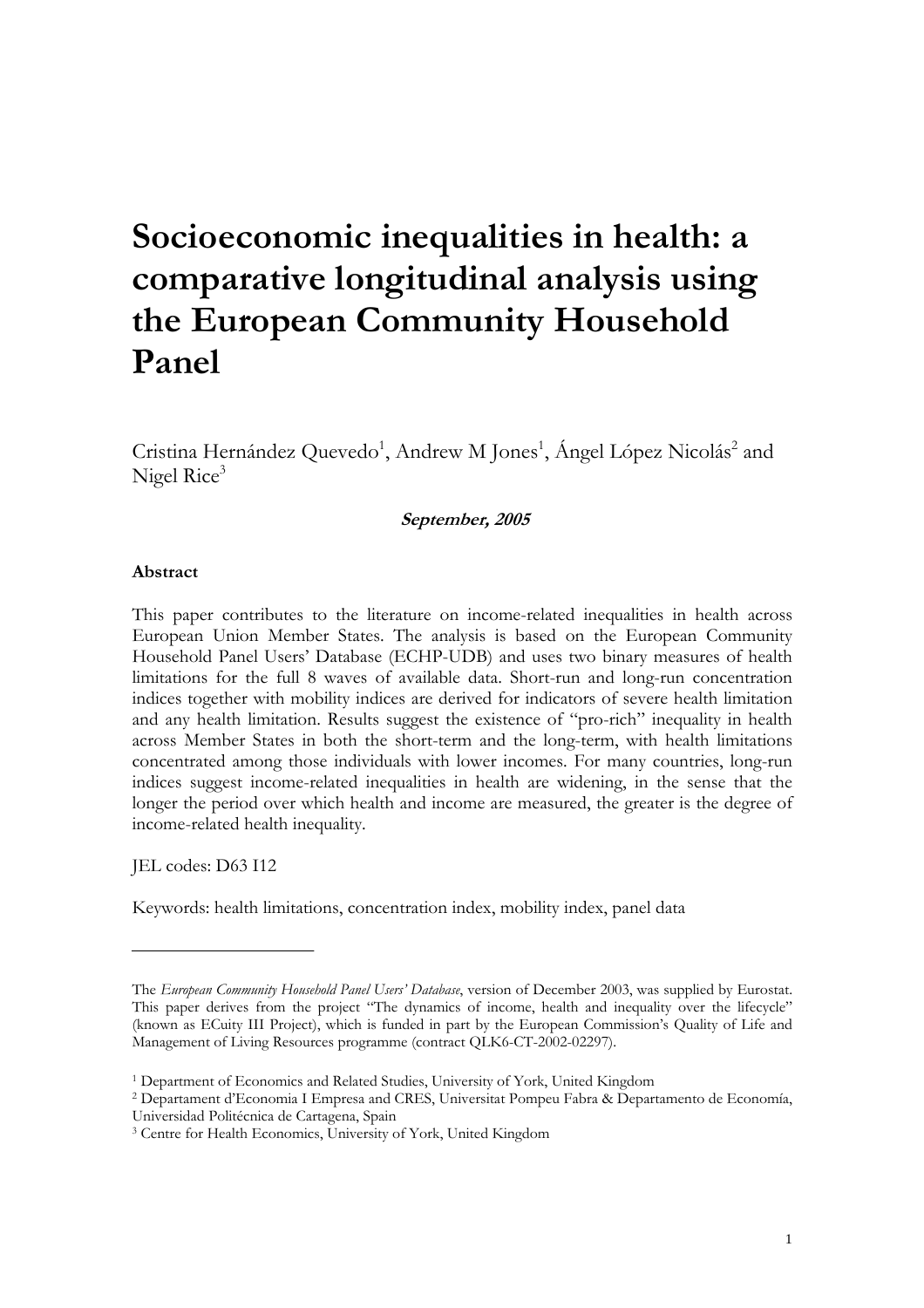# **1. Introduction**

Persistent differences in health by socioeconomic status (SES) are one of the key policy issues facing many European countries (van Doorslaer and Koolman, 2004). There is increasing concern that equity in health and health care in Europe may suffer as a result of the expansion of the European Union and the ageing of its populations. This is reflected, for instance, in the recent commitment at EU level of Member States to set up national action plans to combat poverty and social exclusion. While this challenge is not unique to European countries, what is unique in the European setting is that the process of economic and monetary unification places pressure on countries to harmonize their social policies. At the special European summit in Lisbon in March 2000, for the first time, social policy was explicitly introduced as a distinct focus of attention for European cooperation. It was agreed that common objectives for eradication of poverty and social exclusion would be adopted, that national policies would be designed to meet these, and that progress would be monitored. One tangible outcome of this process was a book on indicators of social inclusion in the EU edited by Atkinson *et al* (2002) which, among other things, set out a number of recommendations for the development of quantitative indicators to be used for monitoring trends in the multidimensional concepts of poverty and social exclusion.

This paper contributes to the literature on income-related inequalities in health and its distribution across European Union Member States, by exploiting data contained within the *European Community Household Panel Users' Database* (ECHP-UDB). The ECHP-UDB is a standardised annual longitudinal survey, which provides 8 waves (1994-2001) of comparable micro-data about living conditions in the pre-enlargement European Union Member States (EU-15). This multipurpose survey covers a wide range of topics including demographics, income, social transfers, health, housing, education and employment. Interest focuses on two binary measures of health limitations, constructed from the answers to the question: "Are you hampered in your daily activities by any physical or mental health problem, illness or disability?". The first measure concentrates on the reporting of any limitations and the second on severe limitations. The construction of these measures is described in detail in section 3.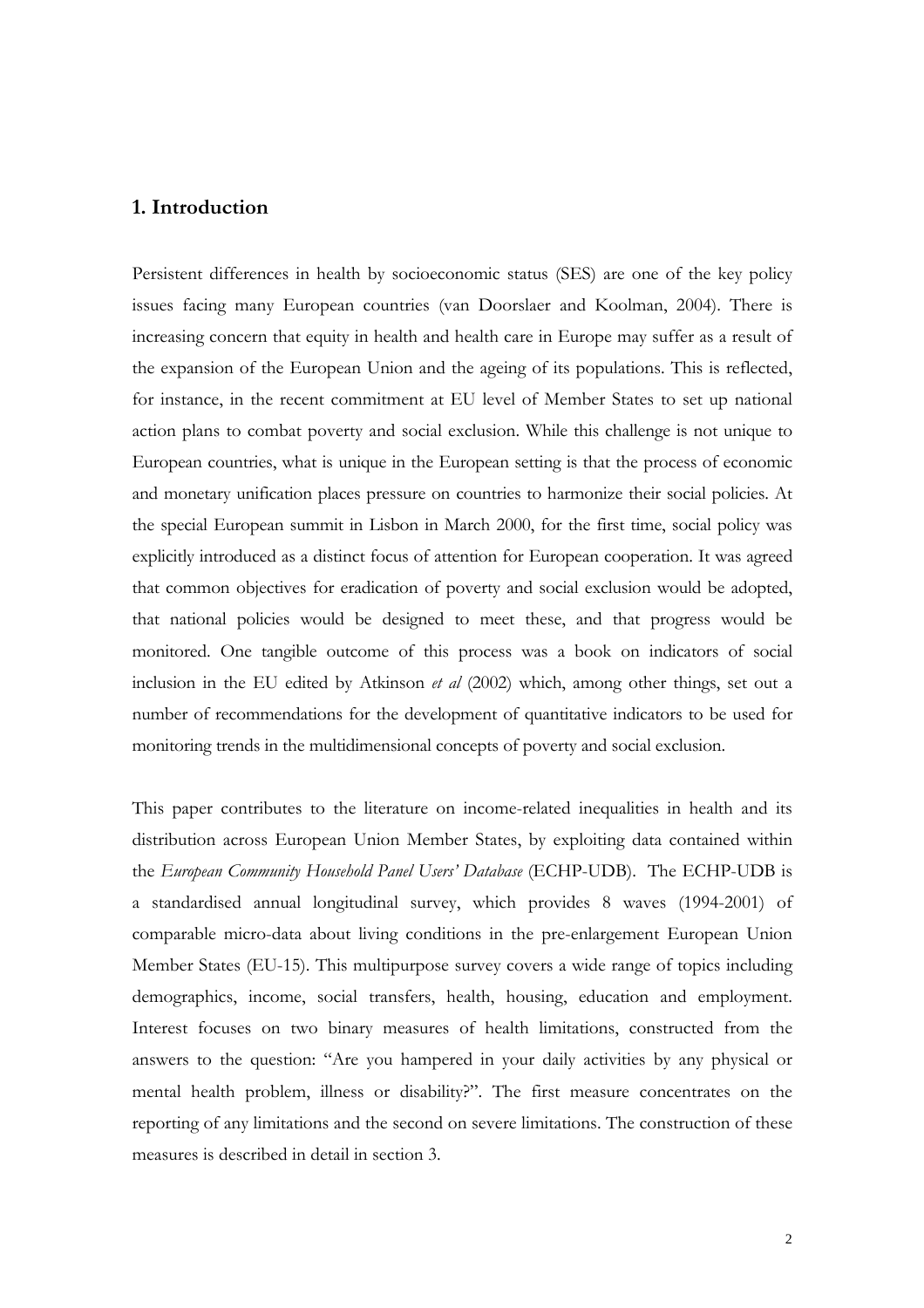The focus of this paper is to investigate the degree of socioeconomic inequality in health within and between the Member States of the European Union. We do this by exploiting the longitudinal nature of the ECHP-UDB. We are interested in whether and to what extent poorer members of society face greater health problems than richer members of the society, and how this varies across time and member countries included in the ECHP-UDB. To this end, income plays a central role in our analysis. The panel nature of the dataset allows us to compute both short-run and long-run indices of inequality based on the familiar concentration index of health inequality (CI).

# **2. Methods**

In the field of health economics, methods based on concentration curves and indices have become the standard for measuring inequalities and inequities in health (Wagstaff and van Doorslaer, 2000). Although developed in the context of comparing inequalities across EU Member States, they have also had a strong impact on the methods proposed and/or used in health policy statements on this matter by other international organisations, for example the OECD's Health System Performance Framework (Hurst and Jee-Hughes, 2001), the World Bank's Poverty Reduction Strategy (Claeson *et al*, 2001) and the WHO's World Health Report (Murray and Frenk, 2001).

The concentration index (CI) provides a measure of relative income-related health inequality (Wagstaff, Van Doorslaer and Paci, 1989). The CI can be defined as a bivariate measure of inequality, measuring inequality in our health variable of interest, in terms of the ranking of a measure of income. Wagstaff, Paci and van Doorslaer (1991) review and compare the properties of the CI with alternative measures of health inequality. They argue that the main advantages of the CI are the possibility of both visual representation through the concentration curve and checks of dominance relationships.

The health CI is derived from the health concentration curve; this is illustrated in Figure 1. The sample of interest is ranked by socioeconomic status, so if income is used as the relevant ranking variable, the horizontal axis begins with the poorest individual in society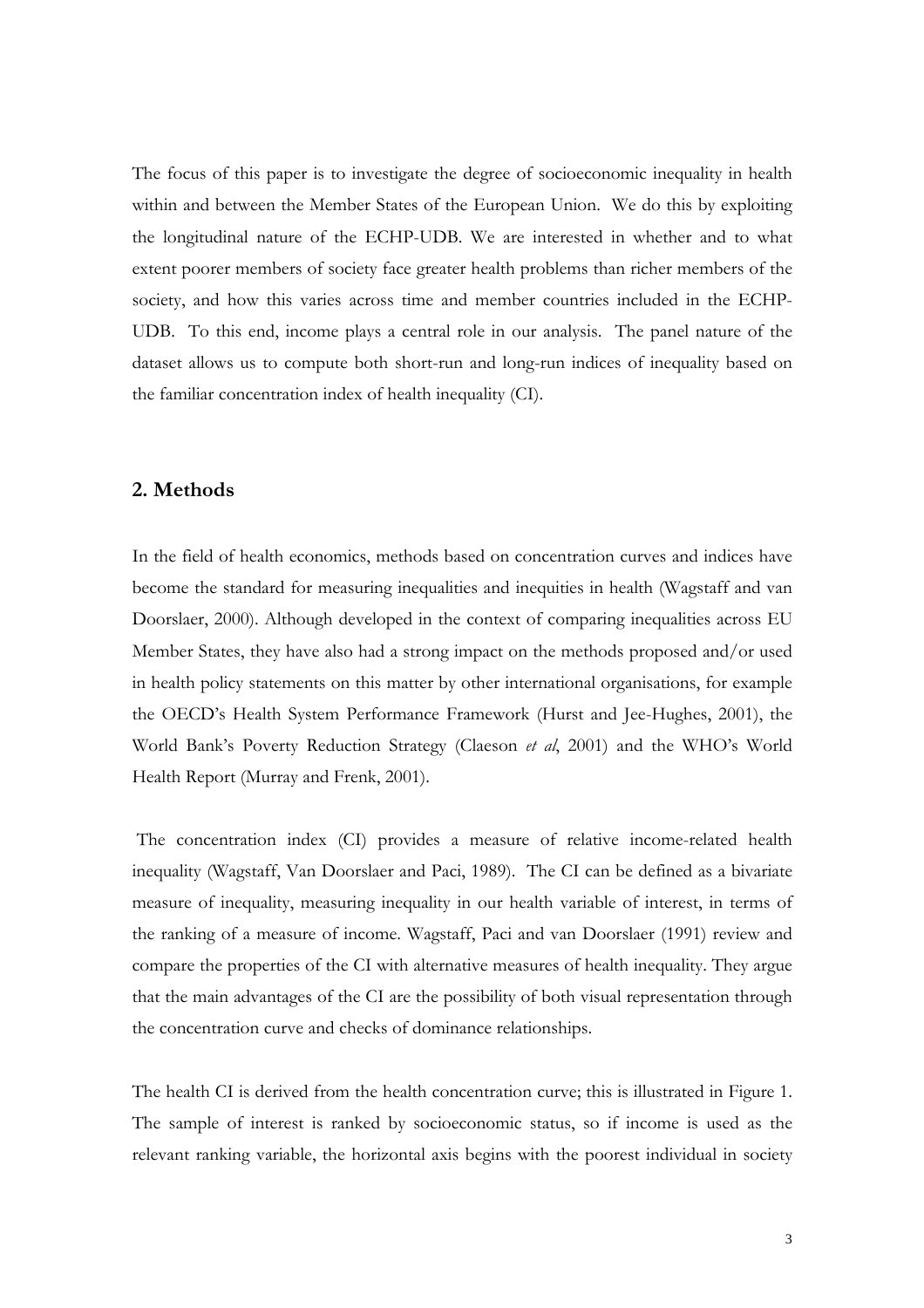and progresses through the income distribution up to the very richest individual in society. This relative income rank is then plotted against the cumulative proportion of health on the vertical axis. This assumes that a cardinal measure of health is available, that can be compared and aggregated across individuals. The 45-degree line shows the line of perfect equality, in which case shares of population health are proportional to income, such that the poorest 20% of individuals receive 20% of the available health in the population and so on. In reality, it is unlikely that perfect equality exists in the distribution of health. Pro-rich inequality is illustrated by the convex curve on the figure - the concentration curve. In the example shown, the poorest 20% of income earners receive less than 20% of available health. The fact that the concentration curve lies below the line of perfect equality indicates that there is pro-rich inequality in health. The size of inequality can be summarised by the health concentration index (CI), which is given by twice the area between the concentration curve and the 45-degree line.

#### **[Insert Figure 1 around here]**

The CI was designed for use on cross-sectional data and it is possible to analyse how inequalities evolve over time using a series of cross sections. However, this approach does not offer any information about the dynamics of individuals' health and income and their impact on inequality over periods stretching longer than the typical one year cross-sectional survey. Recently, by drawing on the literature on income inequality, Jones and López Nicolás (2004) have explored the additional information that can be obtained by using panel data. Work on income mobility has focused on comparing the distribution of income using two perspectives: firstly, a cross-sectional or short-run perspective and secondly, a long-run perspective where income is aggregated over a series of periods. If an individual's income rank differs between the short-run and the long-run, there is evidence of income mobility. One way of measuring this phenomenon is through the index of income mobility proposed by Shorrocks (1978).

The paper by Jones and López Nicolás (2004) applies the principles used by Shorrocks (1978) to income-related health inequality. They show that income-related health inequality can be either greater or smaller in the long-run than the short-run and that, once again, these changes can be measured through an index of health-related income mobility which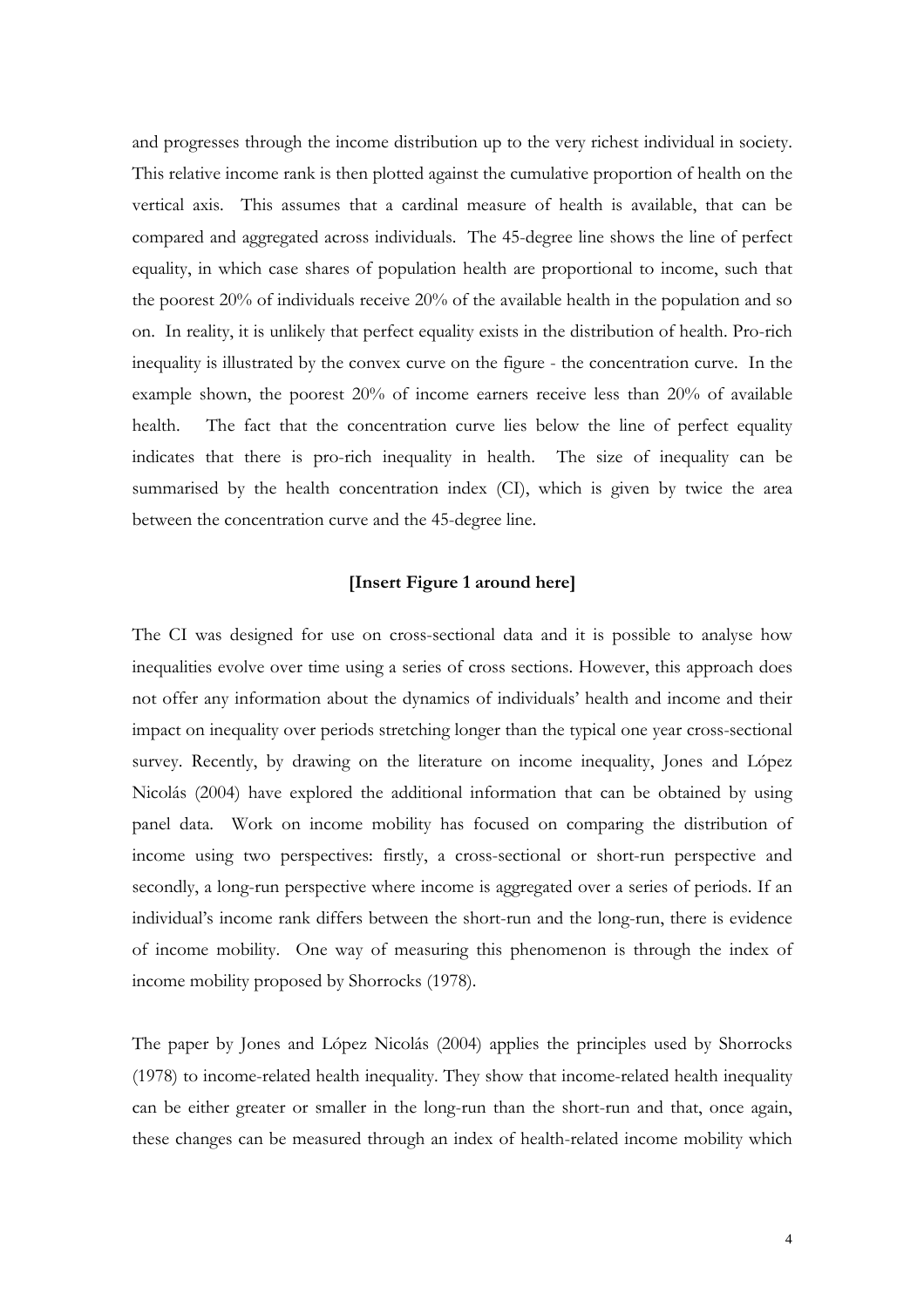is based on the CI. Jones and López Nicolás (2004) show that the long-term CI for mean health across T periods (denoted as  $CI<sup>T</sup>$  below) is the sum of two terms. The first term is a weighted sum of the short-term CI's (that is, the CI for each of the waves denoted as CI<sup>t</sup> below), while the second term reflects the covariance between levels of health and fluctuations in income rank over time, such that:

$$
CIT = \sum_{t} w_{t} CI^{t} - \frac{2}{NT\overline{y}} \sum_{i} \sum_{t} (y_{it} - \overline{y}^{t})(R_{i}^{t} - R_{i}^{T}), where w_{t} = \frac{\overline{y}^{t}}{T\overline{y}}
$$
  
\nwhere  
\n(i)  $\overline{y}^{t} = \frac{\sum_{i} y_{it}}{N}$   
\n(ii)  $y = \frac{\sum_{i} \sum_{i} y_{it}}{\sum_{i} y_{it}} = \frac{\sum_{t} \overline{y}^{t}}{T}$  (1)

and y, R denote a measure of health and the relative income rank respectively.

*NT T*

This is a key result. The first term is a weighted sum of the concentration indices (CI<sup>t</sup>) for each of the sub-periods (with weights equal to the share of "total" health in each period). If the income ranking remains constant over time, a standard decomposition result for concentration indices implies that the concentration index for the average over time is equal to the (weighted) average of the concentration indices. However income ranks may change over time and it could be the case that downwardly income mobile individuals have poor health, or vice versa. The effect of such potential systematic relationships cannot be detected with cross-sectional data. With panel data, however, they are captured by the second term in the expression above. If people switch ranks over the T periods and these changes are systematically related to health, then the second term will be either positive or negative. If it is positive, then upwardly income mobile individuals – in the sense that their rank in long-run income is greater than their rank when income is measured over a short period - tend to enjoy a better than average level of health contemporaneously. Of course, this means that downwardly mobile individuals would tend to have a worse than average level of health. In these circumstances, long-run income-related health inequality would be greater than the average measure of income-related heath inequality at each of the sub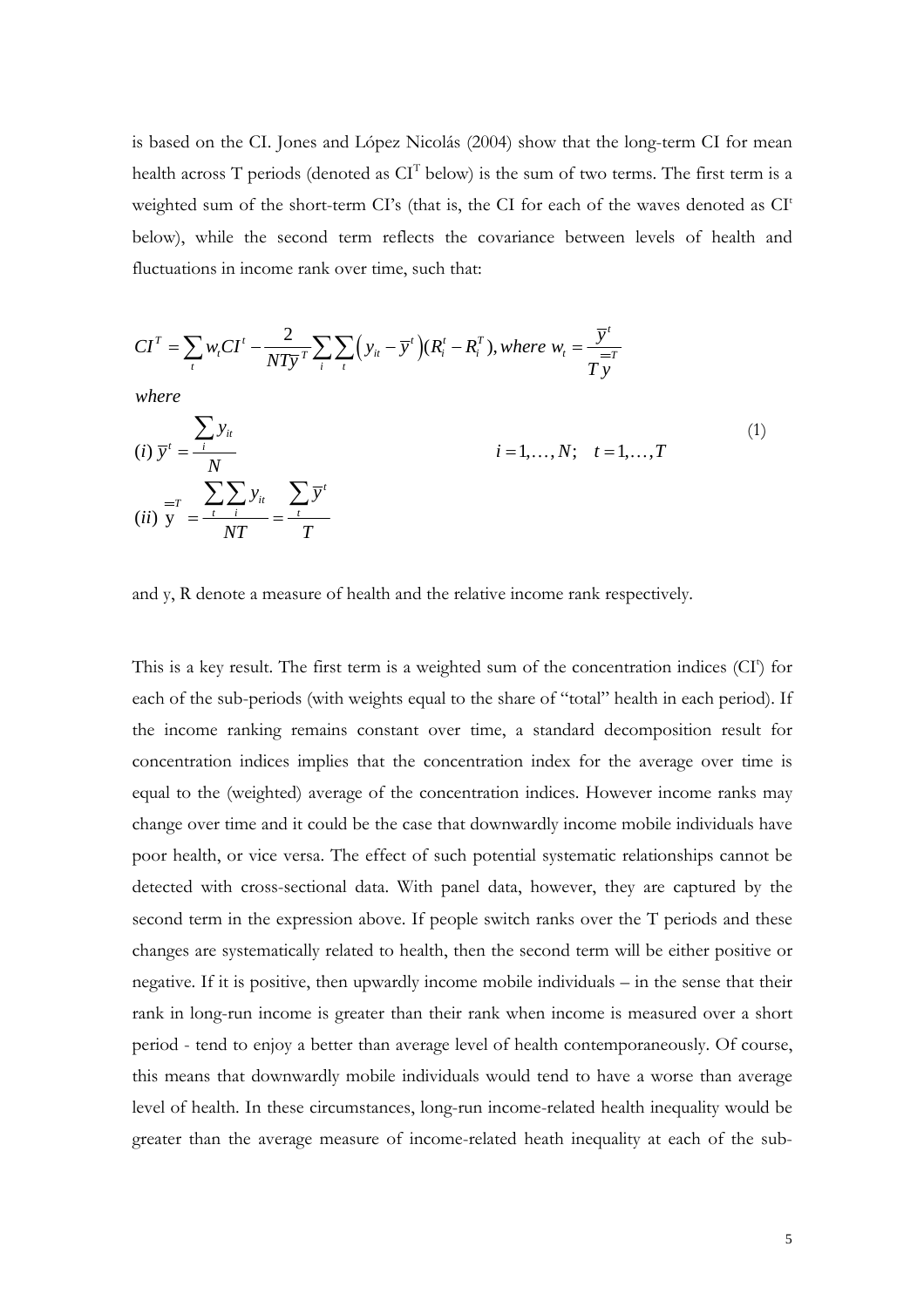periods. Note that the opposite argument would hold if the second term was positive, that is, upwardly mobile individuals would have worse than average levels of health whereas downwardly mobile individuals would be healthier than average, and this would result in a lower level of long-run income-related health inequalities than would be suggested from the average of cross-sectional measures. If health policy – and social policy in general - is concerned with lifetime histories (see e.g. the "fair innings" argument described by Williams and Cookson, 2000) then the measure just discussed can provide useful information.

It should be noted that while the analysis is presented here in terms of the concentration index for socioeconomic inequalities in health, the same idea also applies to the Gini coefficient for overall inequality in health or to the extended Gini or concentration indices (see Wagstaff, 2002).

It is useful to measure how much the longitudinal perspective alters the picture that would emerge from a series of cross-sections. Jones and López Nicolás (2004) define an index of *health-related income mobility* to measure the difference between long-run and short-run inequality:

$$
M^{T} = 1 - \frac{CI^{T}}{\sum_{t} w_{t} CI^{t}} = \frac{2}{N \sum_{t} \bar{y}^{t} CI^{t}} \left( \sum_{i} \sum_{t} (y_{it} - \bar{y}_{t}) (R_{i}^{t} - R_{i}^{T}) \right)
$$
(2)

This definition shows that the index of health-related income mobility is "one minus the ratio by which the CI for the joint distribution of longitudinal averages differs from the weighted average of the cross-sectional concentration indices, due to the systematic association between health and changes in the income rank of an individual" (Jones and López Nicolás, 2004). The larger the discrepancy between the short-run and long-run inequality measures the larger the value of  $M<sup>T</sup>$ . No discrepancy implies  $M<sup>T</sup>$  equals zero. The sign of the index is given by the covariance in the second term of expression (1). That is, a negative value for the index implies that long-run inequalities are greater than the average of sub-period inequalities and vice versa. An important feature of  $M<sup>T</sup>$  is that it is invariant to linear transformations of the measure of health.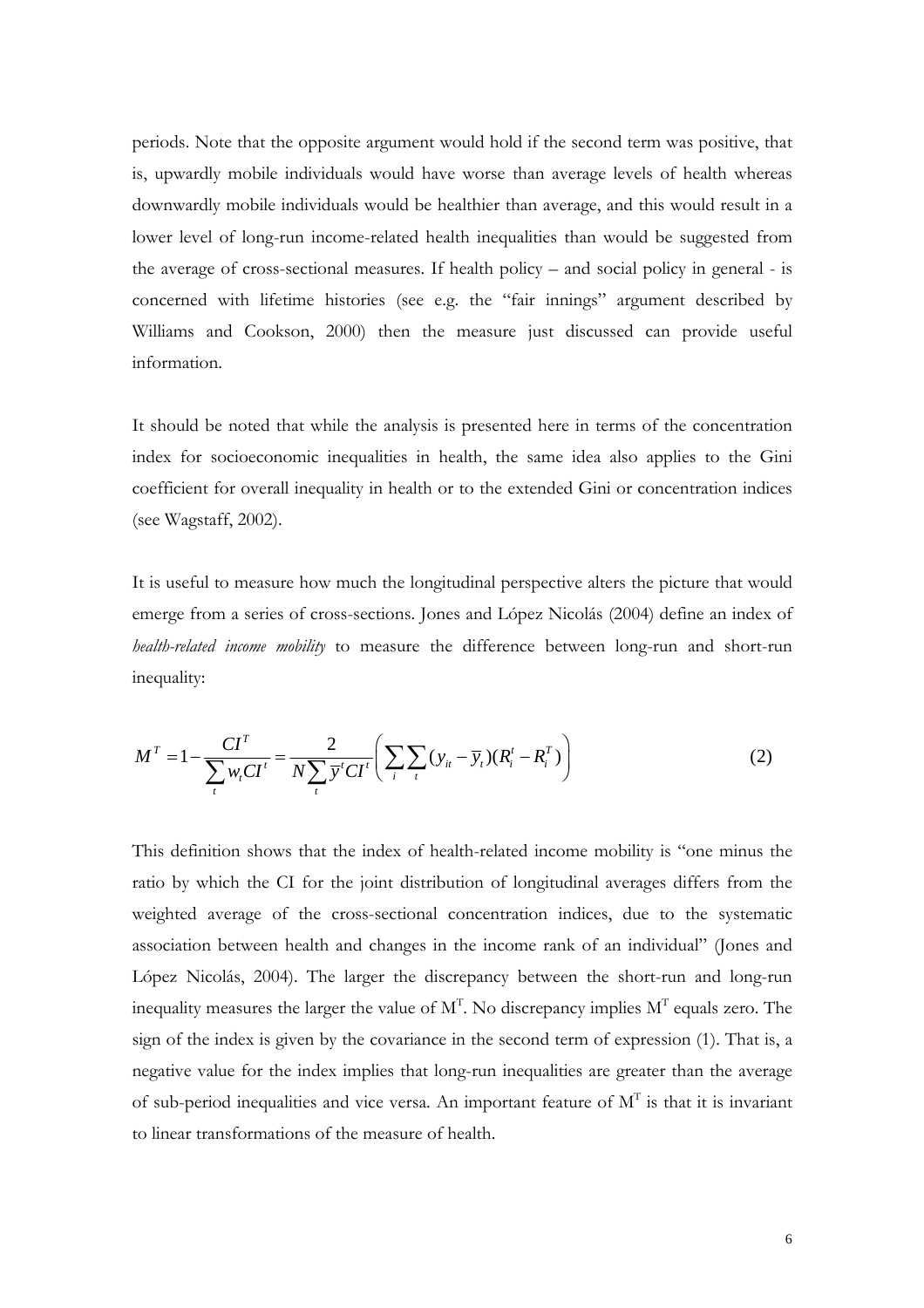# **3. The data**

 $\overline{a}$ 

The *European Community Household Panel Users Database* (ECHP-UDB) is a standardised annual longitudinal survey, designed and coordinated by the European Commission's Statistical Office (EUROSTAT). It provides 8 waves (1994 - 2001) of comparable microdata about living conditions in the European Union Member States. The survey is based on a standardised questionnaire that involves annual interviewing of a representative panel of households and individuals of 16 years and older in each of the participating EU Member States (Peracchi, 2002). National Data Collection Units implemented the survey in each of the member countries. Approximately, 60,000 households and 130,000 adults across the European Union were interviewed at each wave. The survey covers a wide range of topics including demographics, income, social transfers, individual health, housing, education and employment. The information provided by the ECHP-UDB can be compared across countries and over time, becoming an attractive dataset for the purpose of our study.

The first wave covered all EU-15 Member States with the exception of Austria and Finland. Austria joined in 1995 and Finland in 1996. In the periods covering the first three waves, the ECHP ran parallel to existing national panel surveys in Germany, Luxembourg and the United Kingdom. From the fourth wave onwards, the ECHP samples were substituted by data harmonized ex-post from these three surveys. Hence, there were two versions of the ECHP database for Germany, Luxembourg and United Kingdom. Although Sweden did not take part in the ECHP, the Living Conditions Survey<sup>1</sup> is included in the UDB, together with comparable versions of the British Household Panel Survey (BHPS), the German Socioeconomic Panel (GSOEP) and the Panel Survey for Luxembourg  $(PSELL)^2$ .

We use data for the following fourteen Member States of the EU, for the full number of available waves: Austria (waves  $2 - 8$ ), Belgium  $(1 - 8)$ , Denmark  $(1 - 8)$ , Finland  $(3 - 8)$ ,

<span id="page-6-0"></span> $<sup>1</sup>$  Note however that the included data for Sweden is not longitudinal, but it has been derived from</sup> repeated cross-sections. We drop Sweden, as it doesn't share the panel data format. 2

<span id="page-6-1"></span> $2\text{ Data considered in this study for Germany, Luxembourg and United Kingdom correspond to the original$ ECHP survey.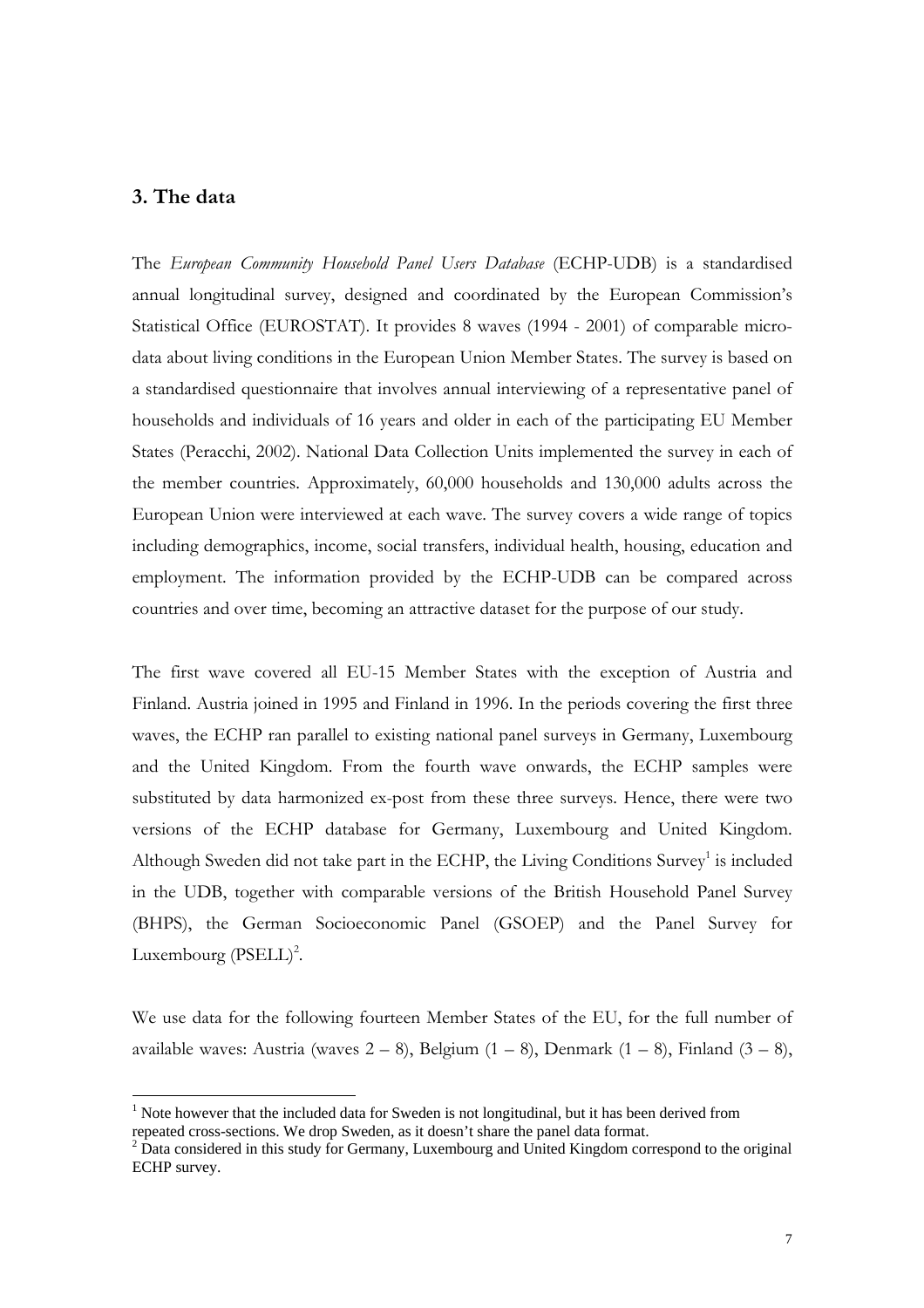France  $(1 - 8)$ , Germany  $(1 - 3)$ , Greece  $(1 - 8)$ , Ireland  $(1 - 8)$ , Italy  $(1 - 8)$ , Luxembourg  $(1 – 3)$ , The Netherlands  $(1 – 8)$ , Portugal  $(1 – 8)$ , Spain  $(1 – 8)$  and United Kingdom  $(1 – 8)$ 3).

#### *Sample and variables*

We use a balanced sample of respondents, which implies that only individuals from the first wave who were interviewed in each subsequent wave are included in the analysis. Table 1 shows the sample size for each country, for the whole sample and split by gender. For most countries, the sample size is between 20,000 and 50,000 adults. Exceptions are Spain and Italy with both having notably larger samples and Luxembourg and the UK with notably smaller samples.

## **[Insert Table 1 around here]**

#### *Health limitations*

 $\overline{a}$ 

The ECHP dataset contains information on a wide range of health and health related variables, from health outcomes to health care utilisation. In our study, we are interested in the information on health limitations, in particular responses provided to the question<sup>3</sup>: "Are you hampered in your daily activities by any physical or mental health problem, illness or disability?". Three possible answers are available for the respondent: "Yes, severely", "Yes, to some extent" and "No". In the ECHP-UDB, this information is provided for all countries and waves that we consider for our analysis. Although the question was asked similarly in all the countries where the data was available, the French case is an exception as the question was reworded for the full panel  $(1994 - 2001)$  from "... hampered by any chronic, physical or mental health problem, illness or disability?" to "Gêné par une maladie chronique, un handicap?".

All countries included in the analysis follow a similar pattern in their distribution of responses to the health limitation question; that is, the majority of individuals report not being hampered (see Figure 2). The proportions range from 72% in Finland to 87% in

<span id="page-7-0"></span><sup>&</sup>lt;sup>3</sup> The question is coded PH003A in the ECHP-UDB.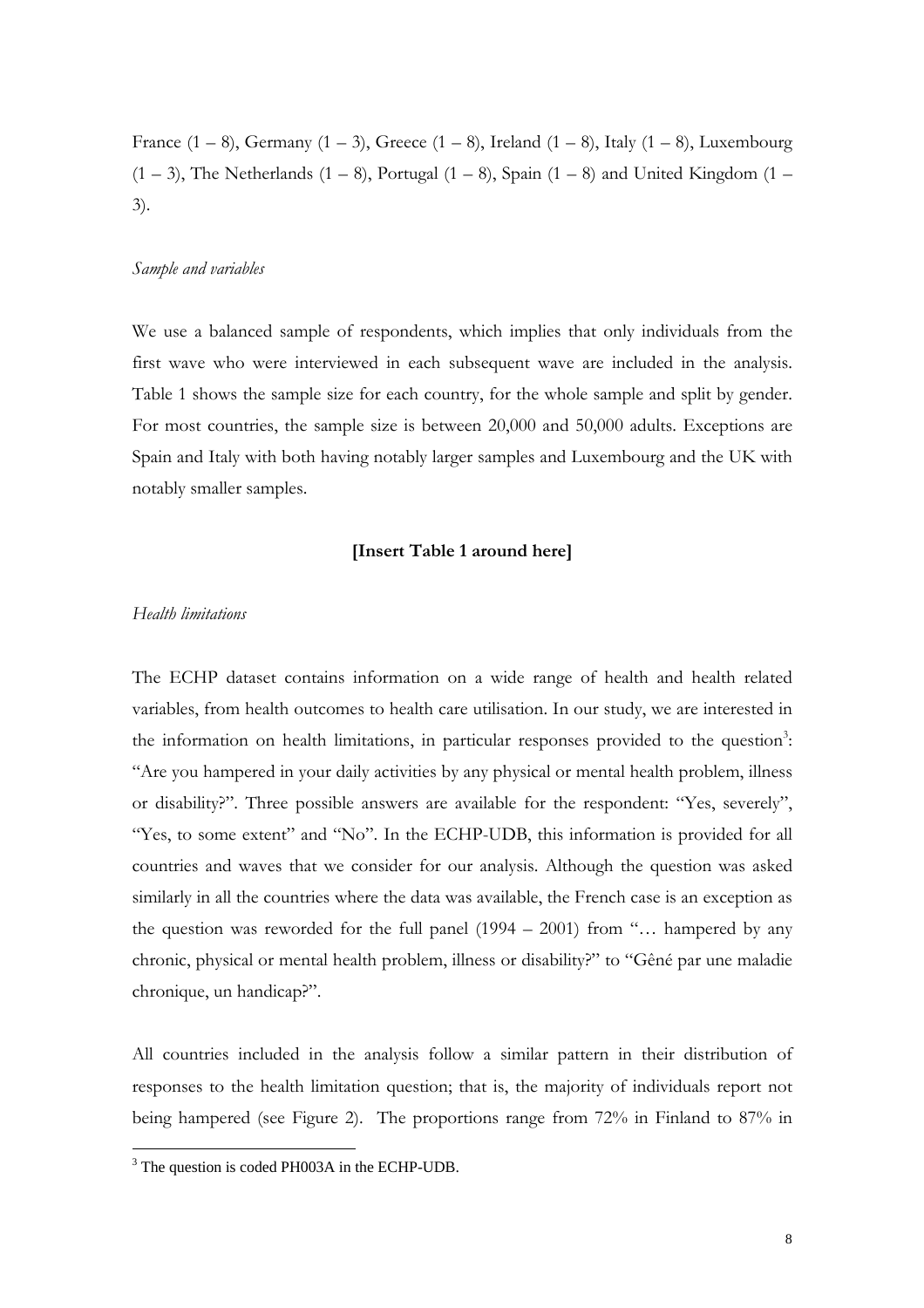Italy. Portugal shows the greatest proportion of respondents considering themselves as severely hampered (10.31%), while Ireland shows the lowest (3.38%). Finland has the greatest proportion of individuals reporting to be limited to some extent (20.55%) and Italy presents the lowest (8.31%).

#### **[Insert Figure 2 around here]**

Our study focuses on two binary measures of health problems that have been derived from the responses to the health limitations question. From these responses, two dummy variables are constructed. The first, labelled HAMP1, represents an indicator of any limitations (severe or to some extent) versus no limitations; the second (HAMP2) represents an indicator of severe limitations versus no limitations or limited to some extent.

#### *Descriptive Analysis*

Figures 3 and 4 show the distribution of HAMP1 and HAMP2 respectively, for each country and tabulated in percentage form. For the variable HAMP1, the country with the highest percentage of responses stating any limitation corresponds to Finland at 28.2%, followed by Portugal (25.6%) and the UK (25.2%). The country with the lowest percentage of responses is Italy (12.6%), followed by Belgium (14.8%) and Ireland (16.2%).

#### **[Insert Figure 3 around here]**

#### **[Insert Figure 4 around here]**

Results similar to HAMP1 are found for the variable HAMP2. Portugal has the highest percentage of individuals reporting being severely hampered (10.3%), followed by France (9.5%) and Finland (7.6%), while Ireland, Italy and Belgium have the lowest percentages at 3.4%, 4.3% and 4.6%, respectively.

Table 2 shows the percentage of responses to each of the two response variables for each country and broken down by income quintile. Minimum and maximum percentages have been highlighted and range from 6.3% of respondents in the fifth income quintile in Italy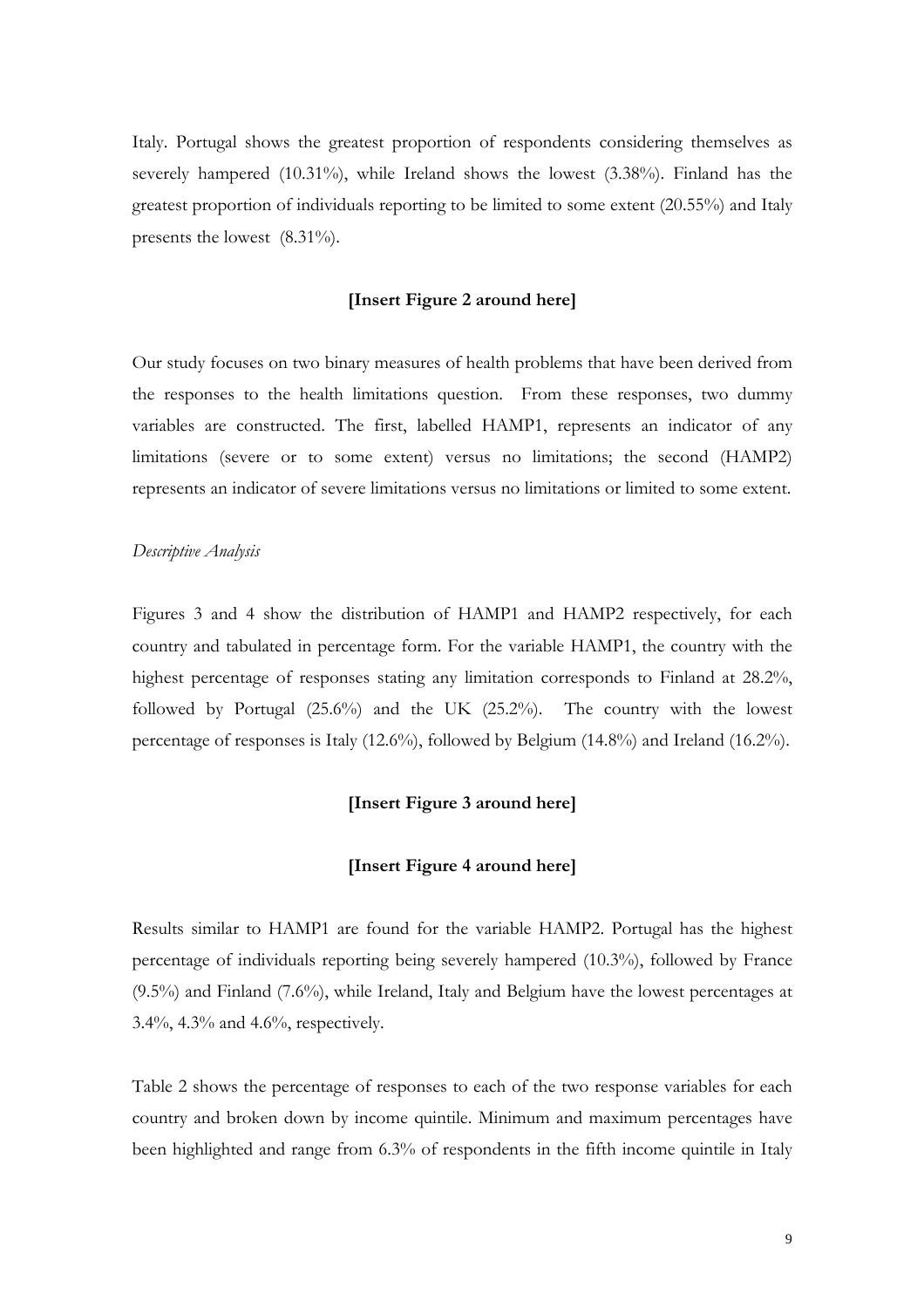reporting some health limitations to 26% in the first income quintile in the UK. The corresponding range for severe health limitations is 1.4% in the fifth quintile for Ireland to 15.4% in the second income quintile in Portugal.

Country-specific results show a clear association between income and health. In general, there exists a gradient across income quintiles in the reporting of both severe and any health limitations such that a higher proportion of respondents in lower income quintiles report limitations compared to respondents from higher quintiles of the income distribution. Further, there is variation across countries in the observed income gradients. For example, for Portugal the gradient ranges from 15.4% of respondents reporting severe limitations in the second quintile to 5.5% in the fifth quintile. For Italy, the range is 5.2% in the first quintile to 2.7% in the fifth quintile. Similarly there is variation across income quintiles in the proportion of respondents reporting health limitations to some extent. For Luxembourg, the proportion ranges from 20.7% in the lowest quintile of the income distribution to 11.5% in the highest quintile. This is in contrast to Italy where the corresponding figures are much lower at 9.2% and 6.3%, respectively.

#### **[Insert Table 2 around here]**

# **4. Inequality and mobility**

To calculate the short-run and long-run concentration indices together with the mobility indices, we use the maximum number of waves available for each country as contained in the ECHP-UDB. To ensure comparability across countries, our measure of income is equivalised real household income. This represents household income adjusted using country-specific Purchasing Power Parities (PPP), the Consumer Price Index (CPI) and the modified-OECD scale, to control for household size and composition. Total household income includes all net monetary income received by household members during the reference year. All analyses are weighted using the personal weights provided in the ECHP-UDB.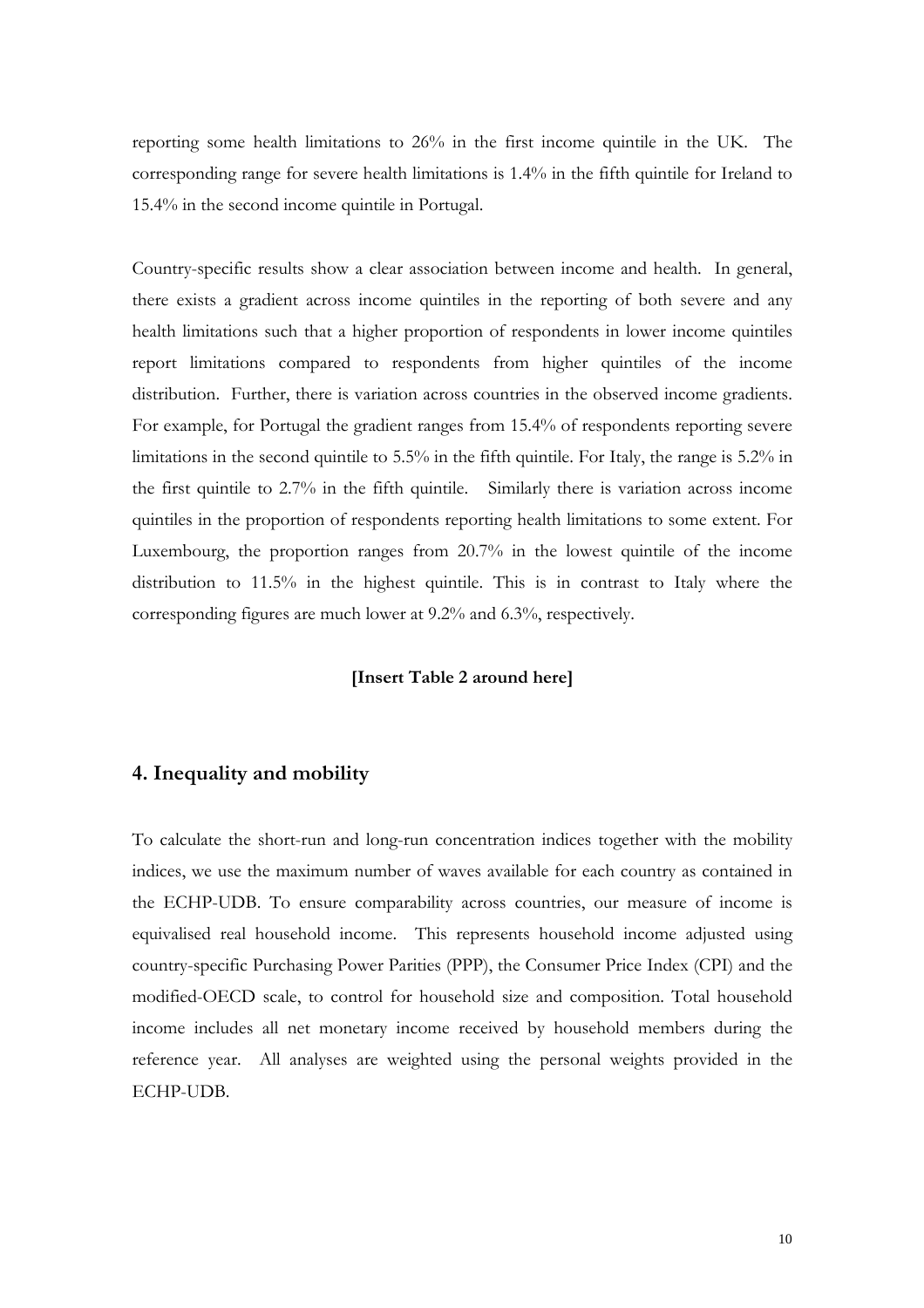Table 3 presents the short-run CI together with the long-run CI and the  $M<sup>T</sup>$  for HAMP1 and HAMP2 for each country and for all available waves of the ECHP-UDB. If we focus on the short-term inequalities, it can be seen that CI's are negative for all waves and all countries. This implies pro-rich inequality in health in all periods – in general, richer people have more than an equal share of good health compared to poorer people.

Further, for some countries (for example, Luxembourg, France, UK, Austria) the CI for the variable HAMP1 increases over consecutive waves indicating that inequalities are widening over time. Few countries display CI's that are lower in absolute value at the end of the panel compared to the beginning. While some countries appear to have a relatively stable degree of inequality - for example, while the figures for the UK are increasing over the three available waves, the increases are modest – for other countries the increases are more dramatic. For example, in Luxembourg the degree of measured inequality more than doubles over the three waves of observation. For Finland, Austria and Ireland the CI for HAMP1 in the last wave of observation is one and half times the value of the CI in the first wave. We also observe variation in measured inequality across countries so while Germany exhibits relatively low values for the CI, Greece and Ireland exhibit relatively large values. The CI's for HAMP2 are in general increasing over time with all but Germany and Italy exhibiting a larger (in absolute value) CI at the end of the panel compared to the beginning.

#### **[Insert Table 3 around here]**

Figure 5 shows the long-run CI and  $M<sup>T</sup>$  (in absolute values) for HAMP1 for each country. Recall that the long-run CI's are informing us about the degree of income-related health inequality when both income and health are averaged over the whole period for which individuals are observed. Long-term concentration indices are negative for all the countries; hence, there are long-term income-related inequalities in health, with health limitations concentrated among those with lower incomes in the European Union.

**[Insert Figure 5 around here]** 

**[Insert Figure 6 around here]**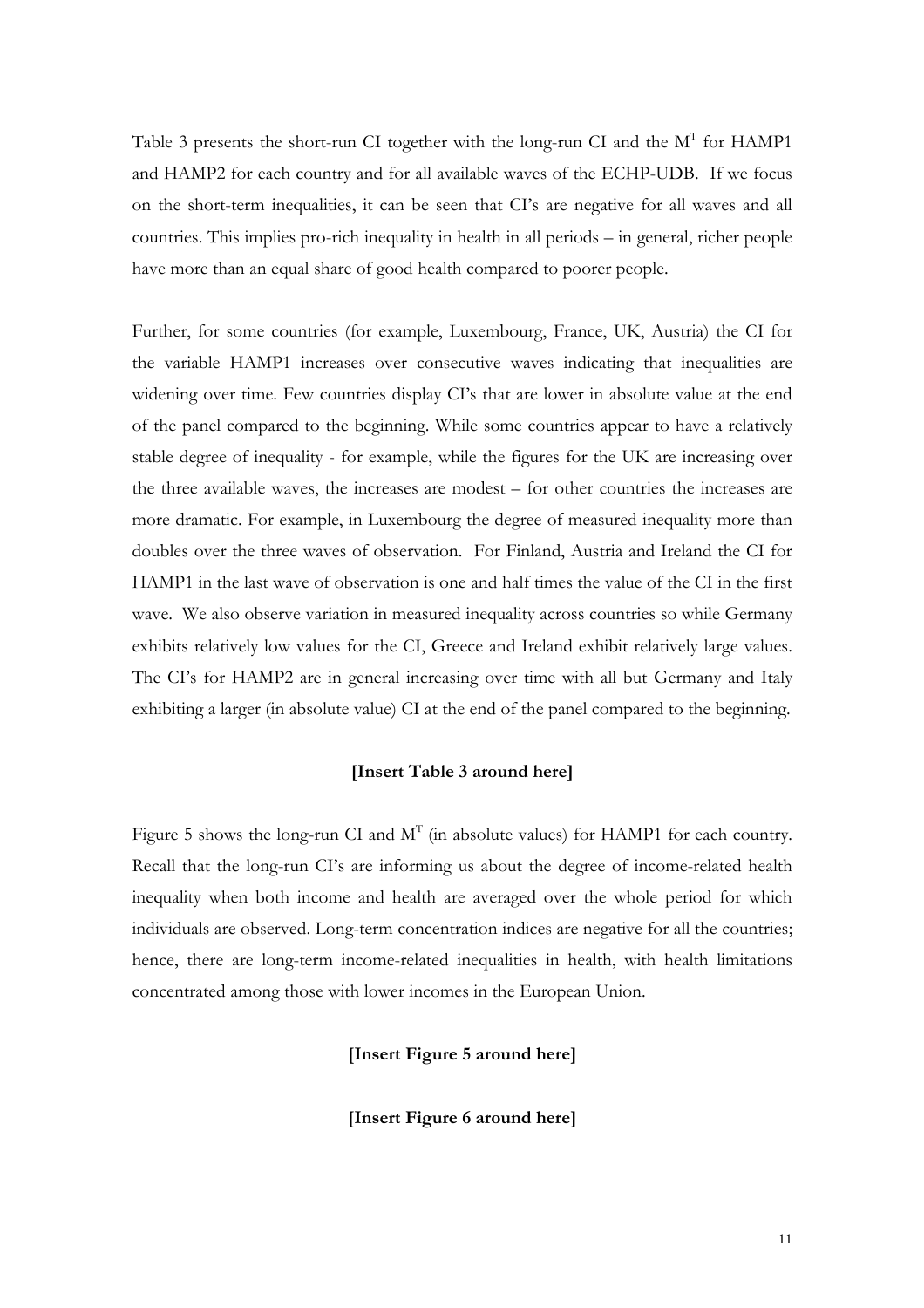Consideration of the length of the period over which individuals are observed is important before comparing the long-run figures across countries. If there is mobility over time (in the terms discussed in the previous section) then its effect accumulates over time, so longrun CI's and the corresponding mobility measures must be compared over equal periods of time for different countries.

Among the countries for which a full 8 year period is available, the estimates reveal that Ireland has the highest level of long-term "pro-rich" inequality in health (0.279), followed by Greece (0.223) and Denmark (0.201), while Italy (0.108) has the lowest level. For HAMP2 (Figure 6), the results are similar with Ireland (0.409) followed by Denmark (0.373) and Belgium (0.325) again exhibiting the highest levels of pro-rich inequality in health. For each country, the long-term CI is greater for severe limitations than it is for limitations to some extent, indicating that inequalities become more pronounced when considering more severe health problems.

In terms of the mobility estimates, the mobility index for each country is negative, which suggests that there is greater long-run income related inequality in both HAMP1 and HAMP2, than would be inferred by the average of short-run indices, for all countries. In other words, downwardly income mobile individuals are more likely to suffer health limitations in all countries analysed.

If the absolute size of the overall mobility index is compared across countries with the same number of waves available, it can be seen that Belgium (0.243), followed by Ireland (0.160) and Spain (0.143), has the highest mobility indices in absolute terms for HAMP1, while the minimum level corresponds to France (0.074), followed by Italy (0.092) and Netherlands (0.116). For HAMP2, Belgium (0.186), followed by Portugal (0.170) and Ireland (0.167), present the highest mobility indices, while Italy (0.024), followed by Denmark (0.029) and France (0.065), has the lowest estimates.

To allow for differences in the number of waves available for each country, we report the average per year  $M<sup>T</sup>$ . In Figure 7, we can see that Austria (0.007) has the lowest level of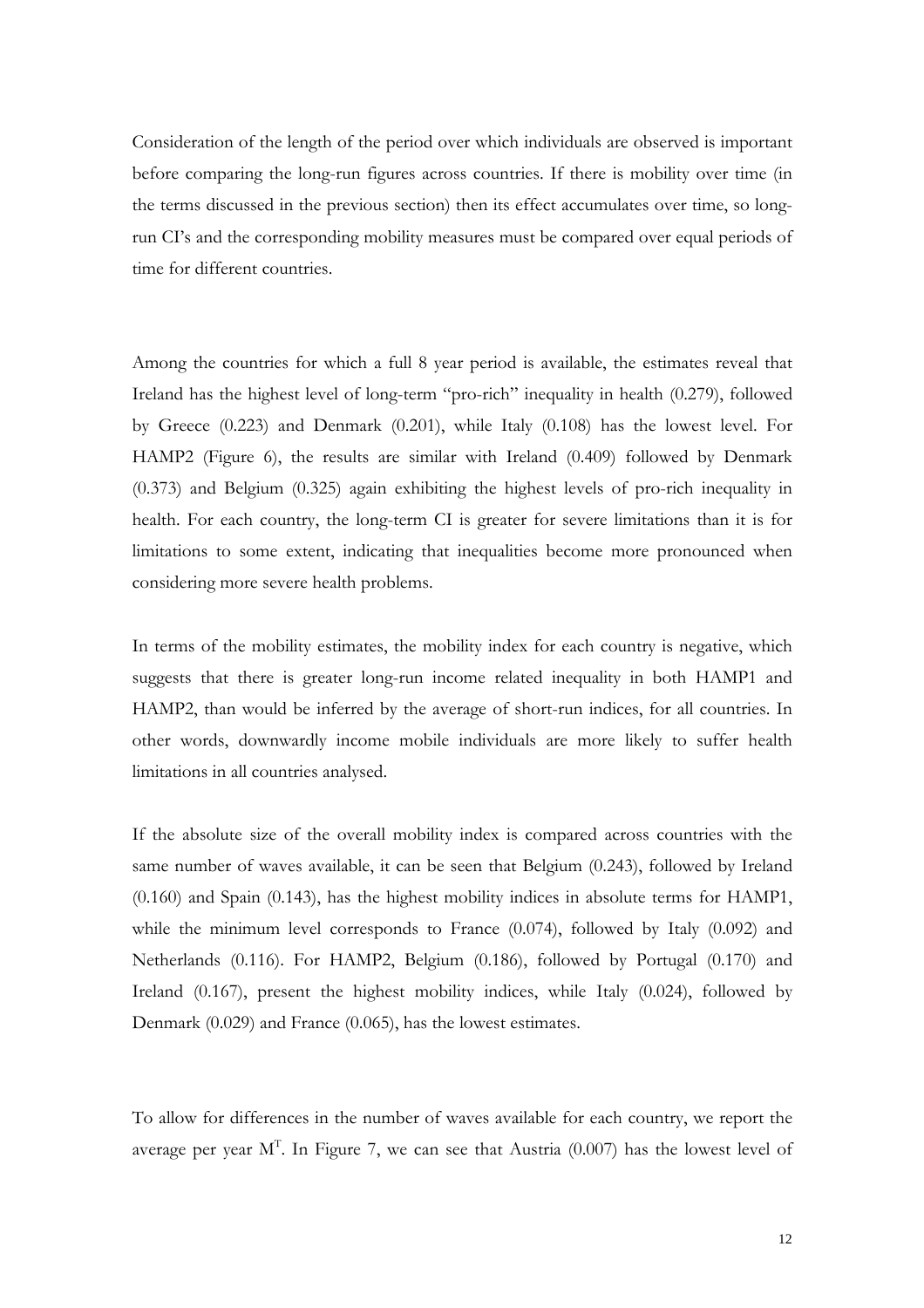average  $M<sup>T</sup>$  per year for our indicator of any limitation, followed by Luxembourg (0.008) and France (0.009), while the highest levels in absolute terms correspond to Belgium (0.030), Ireland and United Kingdom (0.020, respectively). Figure 8 shows the results for our indicator of severe limitation. In this case, Italy (0.003) has the lowest level of average  $M<sup>T</sup>$  per year, while Luxembourg presents the highest (0.043), followed by Belgium (0.023) and United Kingdom (0.021). Therefore these results also illustrate how the strength of the relationship between downward income mobility and health limitations varies across countries, suggesting the research hypothesis of whether they could be associated to differing policies and institutional arrangements.

#### **[Insert Figure 7 around here]**

#### **[Insert Figure 8 around here]**

# **5. Conclusions**

The study of socio-economic inequalities in health has an important role in the context of informing the social and health policy agenda of many European Union countries. This study has considered two indicators of health limitations in order to calculate incomerelated inequalities. We apply the approach of Jones and López Nicolás (2004), which allows us to distinguish between short-term and long-term socioeconomic inequalities for our health variables of interest. The difference between these two measures is summarised using the mobility index  $(M<sup>T</sup>)$ . Further, average per year  $M<sup>T</sup>$  have been presented, to allow for comparisons across countries with differences in the number of waves available.

Several conclusions can be inferred from this analysis. First, there is evidence that incomerelated inequalities in health limitations exist among all Member States included in our analysis, both in the short-term and long-term. These socioeconomic inequalities favour the rich over the poor in each society. Secondly, there is evidence that inequalities in health are increasing in almost all the countries studied. Thirdly, there is an important difference between long-term and short-term measures of inequality, even over the relatively short span of 8 years covered by the ECHP-UDB, in the sense that the longer the period over which health and income are measured, the greater is the degree of income-related health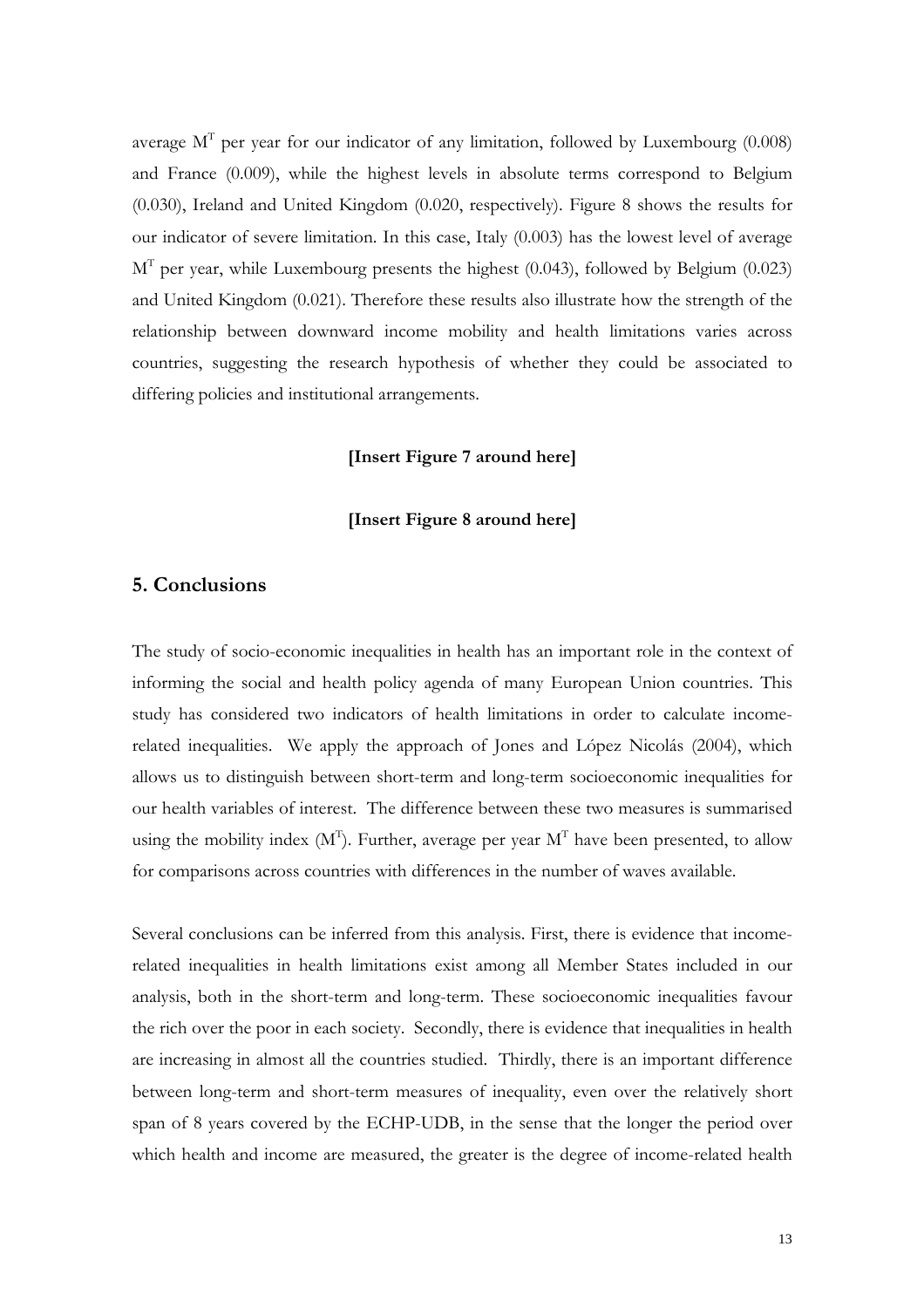inequality. This highlights the importance of utilising a longitudinal perspective where feasible when measuring and interpreting socioeconomic inequalities in health.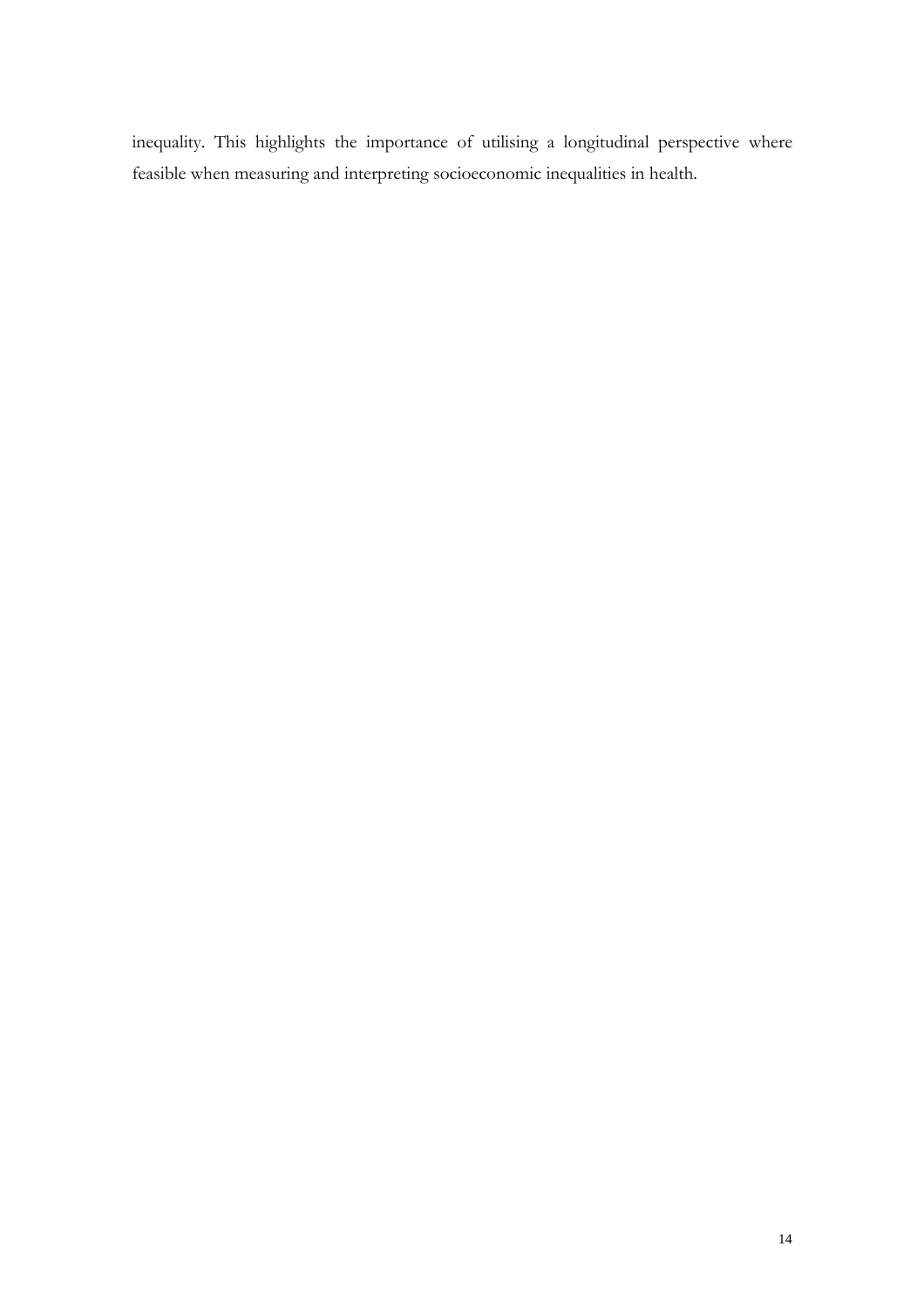# **References**

Atkinson A, Cantillon B, Marlier E and Nolan B (2002). *Social Indicators: The EU and Social Inclusion*. Oxford University Press: Oxford.

Claeson, M., C. G. Griffin, et al. (2001). Health, Nutrition and Population. Poverty Reduction Strategy Paper Sourcebook. World Bank. Washington DC, The World Bank.

Hurst J and M Jee-Hughes (2001). *Measuring up: Improving Health Systems Performance in OECD Countries*. OECD, Paris.

Jones AM and A López Nicolás (2004). "Measurement and explanation of socioeconomic inequality in health with longitudinal data". *Health Economics* 13: 1015 – 1030

Murray C and J Frenk (2001). "World Health Report 2000: a step towards evidence-based health policy". *Lancet*, 357: 1698 - 1700

Peracchi, F (2002). "The European Community Household Panel: A Review", *Empirical Economics*, 27: 63-90

Shorrocks A (1978). "Income inequality and income mobility". *Journal of Economic Theory*, 19: 376 - 393

Van Doorslaer, E and X Koolman (2004). "Explaining the differences in income-related health inequalities across European countries". *Health Economics*, 13: 609-628

Wagstaff, A. (2002). Inequality aversion, health inequalities and health achievement. *Journal of Health Economics,* 21: 627-641.

Wagstaff A and E van Doorslaer (2000). "Meauring and testing for inequity in the delivery of health care". *Journal of Human Resources* 35: 716 - 733

Wagstaff A, E van Doorslaer and P Paci (1989). "Equity in the finance and delivery of health care: some tentative cross-country comparisons". *Oxford Review of Economic Policy* 5(1):  $89 - 112$ 

Wagstaff A, P Paci and E van Doorslaer (1991). "On the measurement of inequalities in health". *Social Science and Medicine*, 33 (5): 545-557

Williams A and R Cookson (2000). "Equity in Health" in AJ Culyer and JP Newhouse (Eds.), *Handbook of Health Economics*. Volume 1b. , Elsevier.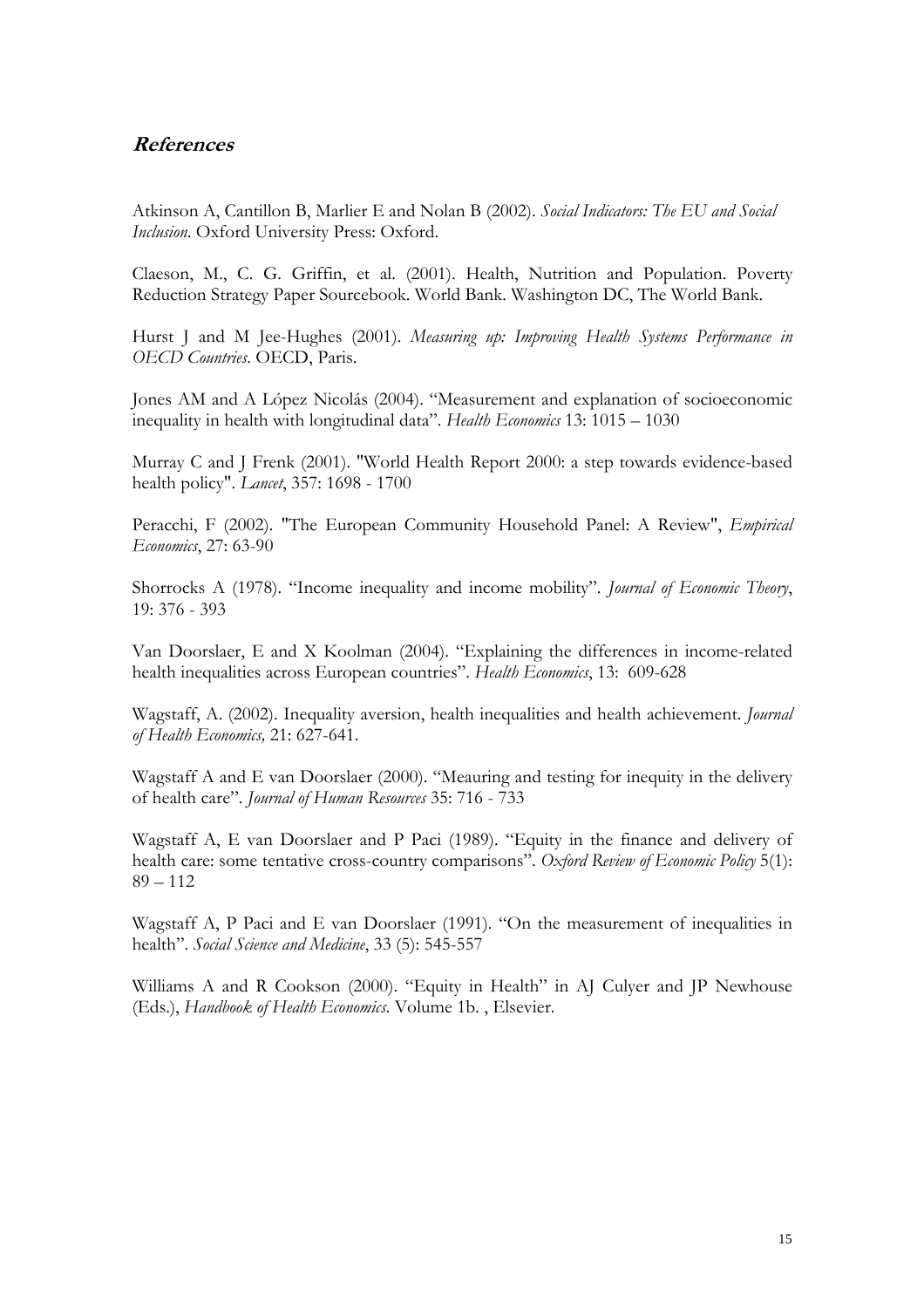| Table 1: |  | Sample size for each country considered in the analysis |  |  |
|----------|--|---------------------------------------------------------|--|--|
|----------|--|---------------------------------------------------------|--|--|

| Wave  |        | DK     | NL     |        |                   |        | UK                       | Irl    |        | EL     |        |        |        | Fin    |
|-------|--------|--------|--------|--------|-------------------|--------|--------------------------|--------|--------|--------|--------|--------|--------|--------|
|       | 8,036  | 2,536  | 4,656  | 3,008  | 1,779             | 226    | 5,382                    | 2,748  | 9,539  | 6,384  | 7,549  | 7,348  |        |        |
|       | 8,036  | 2,536  | 4,656  | 3,008  | 1,779             | 7,226  | 5,382                    | 2,748  | 9,539  | 6,384  | 7,549  | 7,348  | 4,001  |        |
|       | 8,036  | 2,536  | 4,656  | 3,008  | 1,779             | 7,226  | 5,382                    | 2,748  | 9,539  | 6,384  | 7,549  | 7.348  | 4,001  | 3,893  |
|       | -      | 2,536  | 4,656  | 3,008  | $\qquad \qquad -$ | 7,226  | $\overline{\phantom{a}}$ | 2,748  | 9,539  | 6,384  | 7,549  | 7,348  | 4,001  | 3,893  |
|       |        | 2,536  | 4,656  | 3,008  | $\qquad \qquad -$ | 7,226  | $\overline{\phantom{0}}$ | 2,748  | 9,539  | 6,384  | 7,549  | 7,348  | 4,001  | 3,893  |
|       |        | 2,536  | 4,656  | 3,008  | $\qquad \qquad -$ | 7,226  | $\overline{\phantom{0}}$ | 2,748  | 9,539  | 6,384  | 7,549  | 7,348  | 4,001  | 3,893  |
|       |        | 2,536  | 4,656  | 3,008  | $\qquad \qquad -$ | 7,226  | $\overline{\phantom{a}}$ | 2,748  | 9,539  | 6,384  | 7,549  | 7,348  | 4,001  | 3,893  |
| 8     |        | 2,536  | 4,656  | 3,008  |                   | 7,226  | $\overline{\phantom{0}}$ | 2,748  | 9,539  | 6,384  | 7,549  | 7,348  | 4,001  | 3,893  |
| Men   | 11.640 | 9,776  | 16,928 | 10,808 | 2,571             | 26,936 | 7,119                    | 10,512 | 36,840 | 23,224 | 27,712 | 26,960 | 13,370 | 11,484 |
| Women | 12,468 | 10,512 | 20,320 | 13,256 | 2,766             | 30,872 | 9,027                    | 11,472 | 39,472 | 27,848 | 32,680 | 31,824 | 14,637 | 11,874 |
| Total | 24,108 | 20,288 | 37,248 | 24,064 | 5,337             | 57,808 | 16,146                   | 21,984 | 76,312 | 51,072 | 60,392 | 58,784 | 28,007 | 23,358 |

# **Table 2: Percentage of responses to HAMP by income quintiles**

| Country     |                  |       |                  | Limitations to some extent | Severe limitations |       |       |       |      |      |  |
|-------------|------------------|-------|------------------|----------------------------|--------------------|-------|-------|-------|------|------|--|
|             |                  |       | Income quintiles |                            | Income quintiles   |       |       |       |      |      |  |
|             | 5<br>2<br>3<br>4 |       |                  |                            |                    |       | 2     | 3     | 4    | 5    |  |
| Germany     | 17.72            | 17.15 | 15.67            | 14.33                      | 14.90              | 9.63  | 7.34  | 5.72  | 5.53 | 4.72 |  |
| Denmark     | 20.38            | 17.54 | 16.64            | 13.81                      | 11.23              | 10.75 | 7.12  | 3.43  | 2.67 | 2.08 |  |
| Netherlands | 18.61            | 17.36 | 15.53            | 14.86                      | 13.66              | 10.25 | 9.08  | 6.73  | 5.55 | 5.09 |  |
| Belgium     | 14.46            | 10.70 | 8.94             | 8.79                       | 8.71               | 9.53  | 5.57  | 3.17  | 2.18 | 2.55 |  |
| Luxembourg  | 20.65            | 18.36 | 18.91            | 12.91                      | 11.53              | 7.14  | 5.16  | 4.58  | 4.16 | 2.34 |  |
| France      | 16.69            | 15.01 | 12.98            | 10.18                      | 10.18              | 14.11 | 11.90 | 10.52 | 5.65 | 5.65 |  |
| UK          | 25.76            | 21.77 | 17.10            | 13.66                      | 14.54              | 9.76  | 10.48 | 7.06  | 4.22 | 2.13 |  |
| Ireland     | 17.24            | 20.35 | 13.09            | 10.62                      | 7.98               | 6.82  | 6.26  | 3.26  | 1.85 | 1.44 |  |
| Italy       | 9.18             | 9.94  | 9.09             | 7.91                       | 6.26               | 5.22  | 5.22  | 4.98  | 3.97 | 2.72 |  |
| Greece      | 14.39            | 11.81 | 9.73             | 9.50                       | 6.43               | 12.26 | 9.44  | 7.55  | 6.51 | 3.49 |  |
| Spain       | 14.71            | 15.51 | 13.44            | 10.49                      | 7.01               | 7.23  | 7.36  | 7.08  | 5.38 | 2.59 |  |
| Portugal    | 19.35            | 18.53 | 15.93            | 14.25                      | 11.14              | 14.30 | 15.36 | 11.34 | 8.43 | 5.50 |  |
| Austria     | 18.30            | 14.44 | 12.23            | 11.40                      | 11.25              | 8.18  | 5.33  | 4.97  | 3.90 | 3.32 |  |
| Finland     | 22.21            | 22.09 | 19.87            | 20.46                      | 18.63              | 10.09 | 9.78  | 6.80  | 6.38 | 5.61 |  |

\* Both the highest and lowest percentages of responses by income quintiles across countries have been highlighted in this table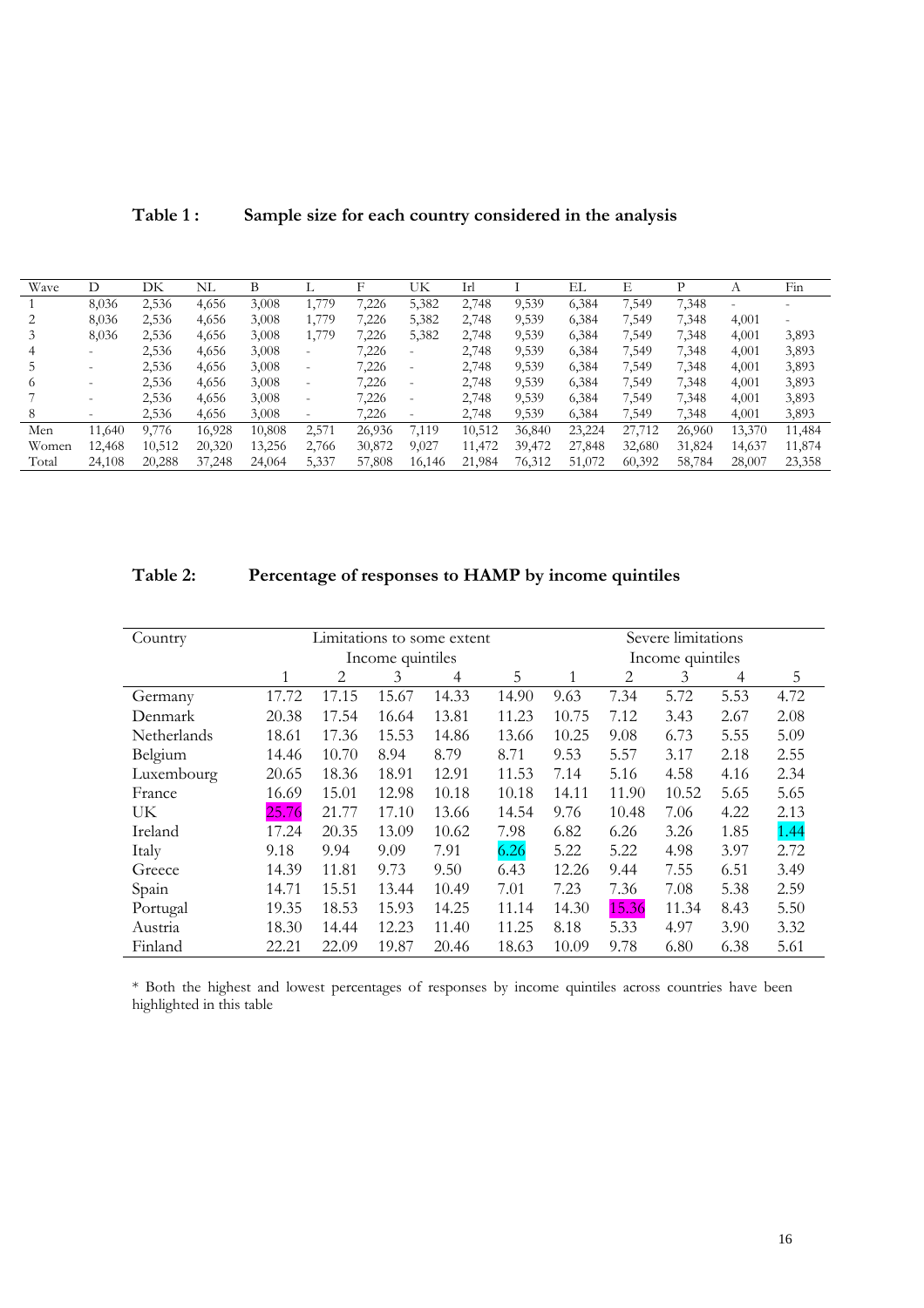| Table 3: | Inequality and mobility indices across EU Member States |
|----------|---------------------------------------------------------|
|----------|---------------------------------------------------------|

|                                     | D                        | DK      | NL      | B       | L                        | $_{\rm F}$ | UK                       | Irl     | Ι       | EL.     | Ε       | $\mathbf P$ | $\boldsymbol{A}$ | Fin                      |
|-------------------------------------|--------------------------|---------|---------|---------|--------------------------|------------|--------------------------|---------|---------|---------|---------|-------------|------------------|--------------------------|
| HAMP1                               |                          |         |         |         |                          |            |                          |         |         |         |         |             |                  |                          |
| 1994                                | $-.090$                  | $-.149$ | $-.064$ | $-.133$ | $-.083$                  | $-.129$    | $-.167$                  | $-.153$ | $-.090$ | $-.202$ | $-.188$ | $-0.112$    |                  |                          |
| 1995                                | $-.076$                  | $-.187$ | $-112$  | $-.160$ | $-.138$                  | $-.139$    | $-.173$                  | $-.193$ | $-.106$ | $-.218$ | $-.182$ | $-163$      | $-116$           |                          |
| 1996                                | $-.089$                  | $-.165$ | $-.108$ | $-.118$ | $-.200$                  | $-146$     | $-182$                   | $-.237$ | $-.107$ | $-162$  | $-.141$ | $-.194$     | $-.129$          | $-.067$                  |
| 1997                                | $\overline{\phantom{a}}$ | $-.183$ | $-.103$ | $-.167$ | $\overline{\phantom{a}}$ | $-.146$    | $\overline{\phantom{a}}$ | $-.250$ | $-.098$ | $-.206$ | $-.131$ | $-.188$     | $-.136$          | $-.093$                  |
| 1998                                | $\sim$                   | $-.155$ | $-.104$ | $-.110$ | $\overline{\phantom{a}}$ | $-.141$    | $\overline{\phantom{a}}$ | $-.278$ | $-.075$ | $-.197$ | $-.144$ | $-.187$     | $-146$           | $-.114$                  |
| 1999                                | $\overline{\phantom{a}}$ | $-.189$ | $-.125$ | $-163$  | $\overline{\phantom{a}}$ | $-.159$    | $\overline{\phantom{a}}$ | $-.273$ | $-.087$ | $-.220$ | $-.178$ | $-172$      | $-160$           | $-.108$                  |
| 2000                                | $\overline{\phantom{a}}$ | $-.224$ | $-.113$ | $-.179$ | $\overline{\phantom{a}}$ | $-.155$    | $\overline{\phantom{a}}$ | $-.275$ | $-.119$ | $-.217$ | $-174$  | $-.161$     | $-163$           | $-.108$                  |
| 2001                                | $\overline{\phantom{a}}$ | $-.175$ | $-.092$ | $-.152$ | $\overline{\phantom{a}}$ | $-.168$    | $\overline{\phantom{a}}$ | $-.269$ | $-.117$ | $-.167$ | $-.178$ | $-.182$     | $-.181$          | $-.114$                  |
| Average                             | $-.085$                  | $-.178$ | $-.103$ | $-.148$ | $-.140$                  | $-.148$    | $-.174$                  | $-.241$ | $-.100$ | $-.199$ | $-165$  | $-.170$     | $-.147$          | $-.101$                  |
| CI <sup>T</sup>                     | $-.090$                  | $-.201$ | $-.114$ | $-182$  | $-.141$                  | $-.160$    | $-184$                   | $-.279$ | $-.108$ | $-.223$ | $-189$  | $-.192$     | $-.154$          | $-.108$                  |
| $\mathbf{M}\mathbf{I}^{\mathsf{T}}$ | $-.054$                  | $-.123$ | $-116$  | $-.243$ | $-.024$                  | $-.074$    | $-.059$                  | $-.160$ | $-.092$ | $-119$  | $-143$  | $-136$      | $-.046$          | $-.061$                  |
| HAMP2                               |                          |         |         |         |                          |            |                          |         |         |         |         |             |                  |                          |
| 1994                                | $-163$                   | $-.295$ | $-146$  | $-.232$ | $-.111$                  | $-.180$    | $-.297$                  | $-.293$ | $-.153$ | $-.232$ | $-.208$ | $-163$      | ÷,               | $\overline{\phantom{a}}$ |
| 1995                                | $-132$                   | $-.371$ | $-.215$ | $-.264$ | $-.178$                  | $-.173$    | $-.271$                  | $-.309$ | $-.145$ | $-.294$ | $-.211$ | $-.206$     | $-.136$          | $\overline{\phantom{a}}$ |
| 1996                                | $-153$                   | $-.325$ | $-.169$ | $-.265$ | $-.241$                  | $-.195$    | $-.306$                  | $-.268$ | $-124$  | $-.210$ | $-.150$ | $-.231$     | $-.047$          | $-144$                   |
| 1997                                | $\overline{\phantom{a}}$ | $-.318$ | $-.189$ | $-.277$ | $\overline{\phantom{a}}$ | $-.184$    | $\overline{\phantom{a}}$ | $-.399$ | $-166$  | $-.254$ | $-.165$ | $-.256$     | $-.168$          | $-.110$                  |
| 1998                                | $\overline{\phantom{a}}$ | $-.338$ | $-.128$ | $-.293$ | $\overline{\phantom{a}}$ | $-.217$    | $\overline{\phantom{a}}$ | $-.467$ | $-.145$ | $-.248$ | $-.159$ | $-.240$     | $-.188$          | $-.174$                  |
| 1999                                | $\overline{\phantom{a}}$ | $-.355$ | $-.188$ | $-.241$ | $\overline{\phantom{a}}$ | $-.220$    | $\overline{\phantom{a}}$ | $-.348$ | $-.104$ | $-.253$ | $-.145$ | $-.259$     | $-.237$          | $-165$                   |
| 2000                                | $\overline{\phantom{a}}$ | $-.433$ | $-.202$ | $-.292$ | $\overline{\phantom{a}}$ | $-.206$    | $\overline{\phantom{a}}$ | $-.384$ | $-.131$ | $-.300$ | $-.250$ | $-.274$     | $-.266$          | $-189$                   |
| 2001                                | $\overline{\phantom{a}}$ | $-.421$ | $-.212$ | $-.318$ | $\overline{\phantom{a}}$ | $-.225$    | $\omega$                 | $-.351$ | $-.139$ | $-.254$ | $-.244$ | $-.213$     | $-.223$          | $-.254$                  |
| Average                             | $-.149$                  | $-.357$ | $-.181$ | $-.273$ | $-.177$                  | $-.200$    | $-.291$                  | $-.352$ | $-.138$ | $-.256$ | $-.192$ | $-.230$     | $-.181$          | $-.173$                  |
| $\mathbf{C}\mathbf{I}^{\text{T}}$   | $-155$                   | $-.373$ | $-.206$ | $-.325$ | $-.209$                  | $-.215$    | $-.310$                  | $-.409$ | $-.142$ | $-.286$ | $-.216$ | $-.273$     | $-.197$          | $-.195$                  |
| $\mathbf{M}\mathbf{I}^{\mathsf{T}}$ | $-.045$                  | $-.029$ | $-125$  | $-186$  | $-.130$                  | $-.065$    | $-.064$                  | $-167$  | $-.024$ | $-112$  | $-.115$ | $-170$      | $-.076$          | $-.097$                  |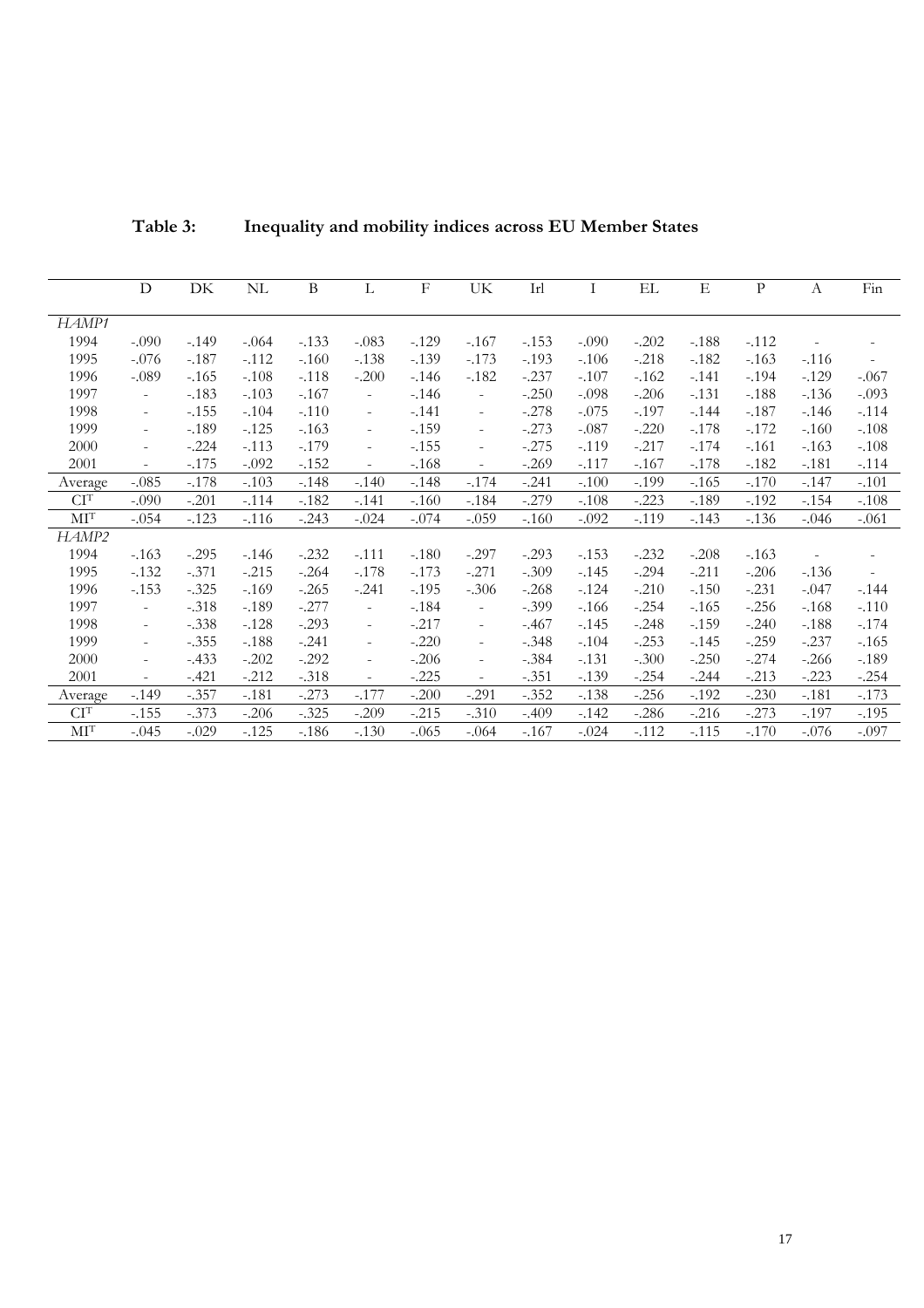

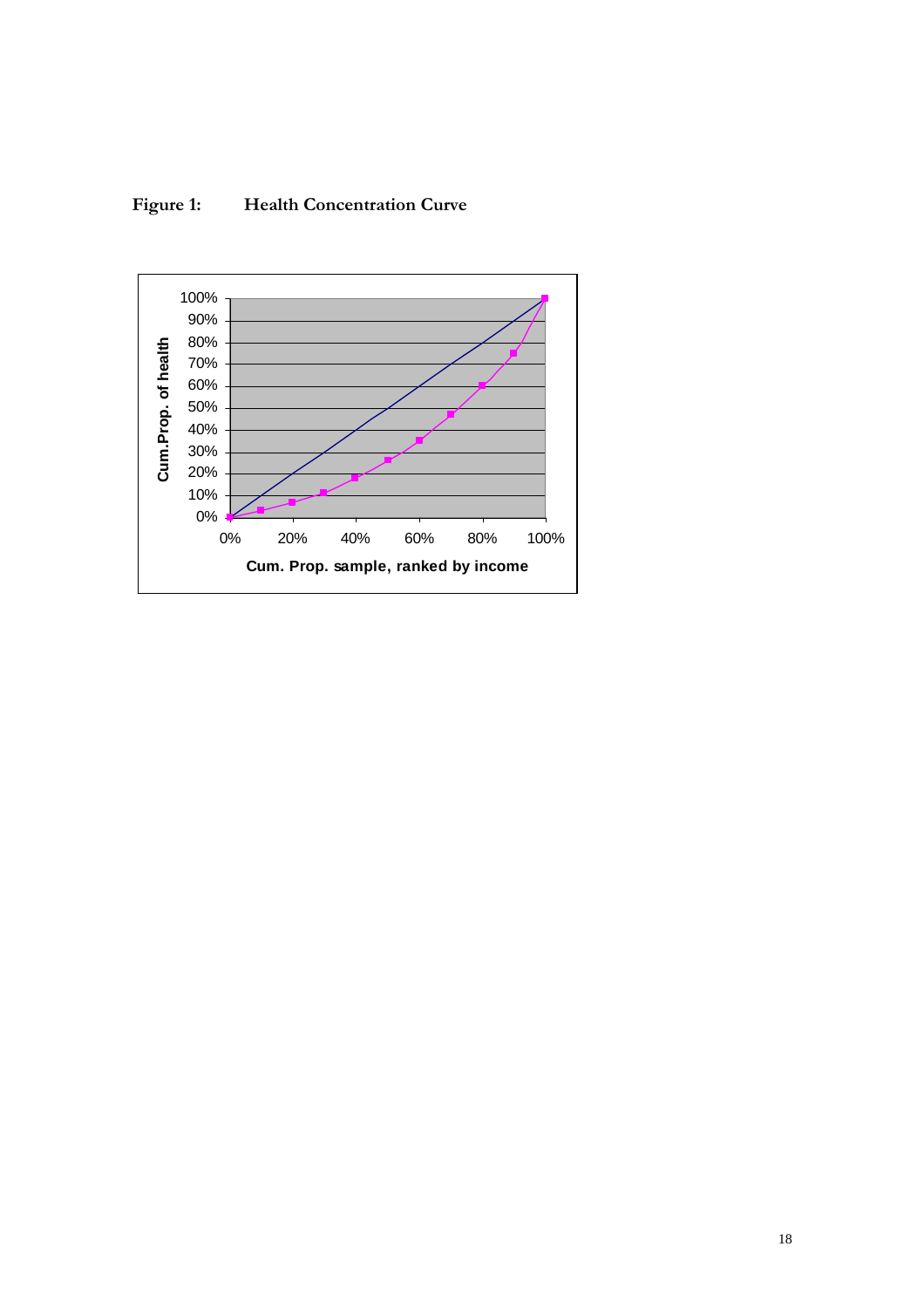

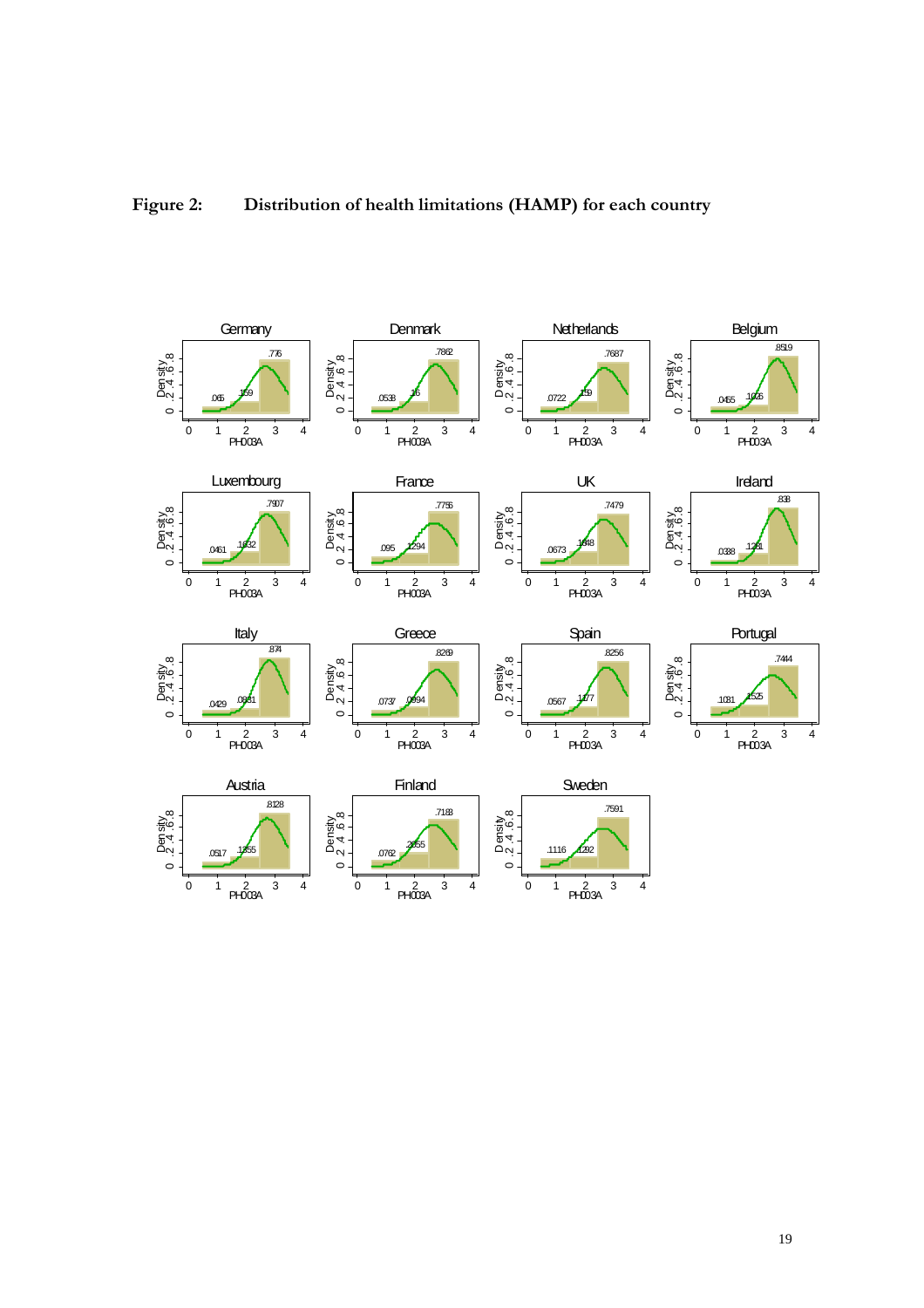**Figure 3: Percentage of individuals hampered (HAMP1), across Member States** 

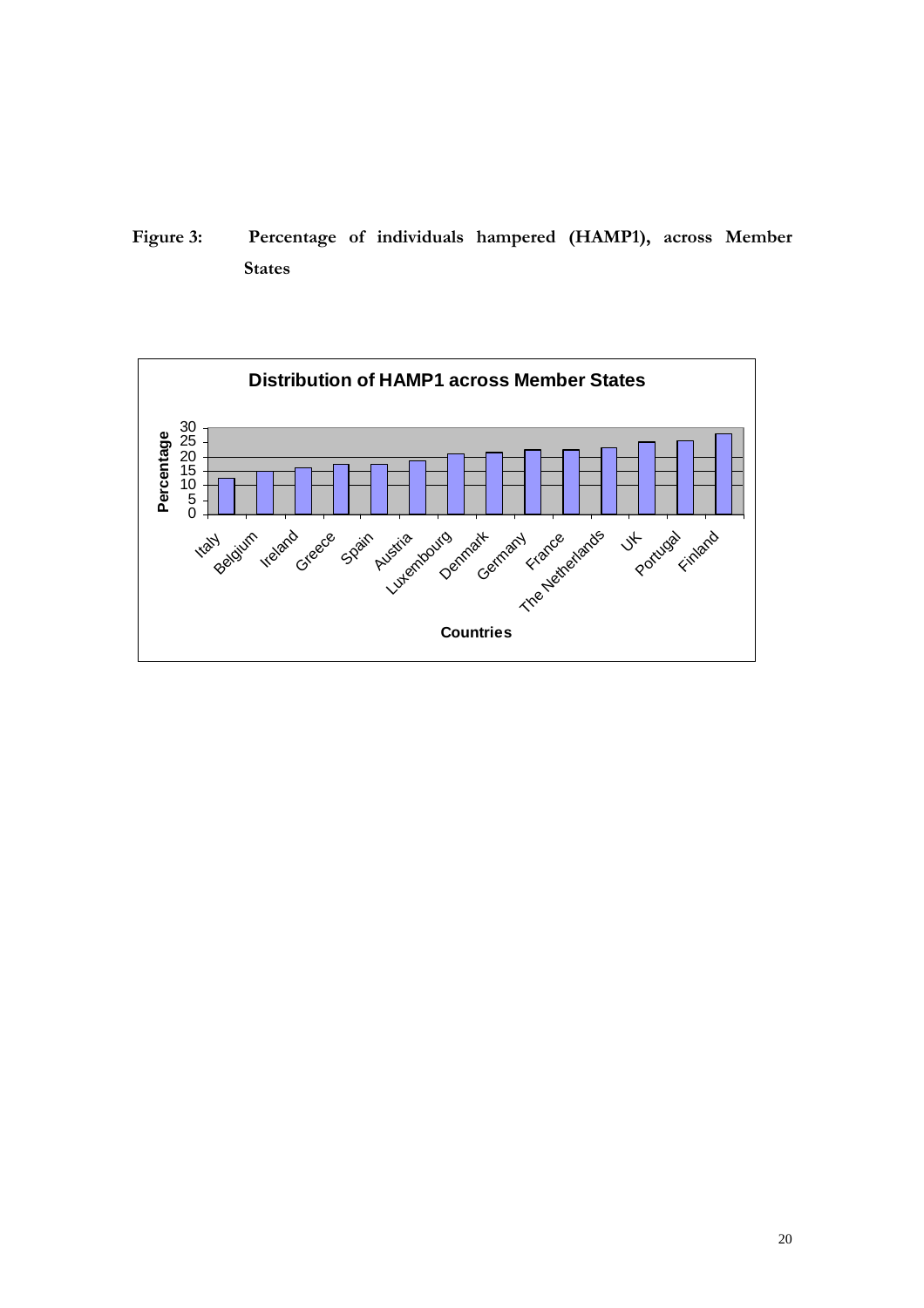**Figure 4: Percentage of individuals severely hampered (HAMP2) across Member States** 

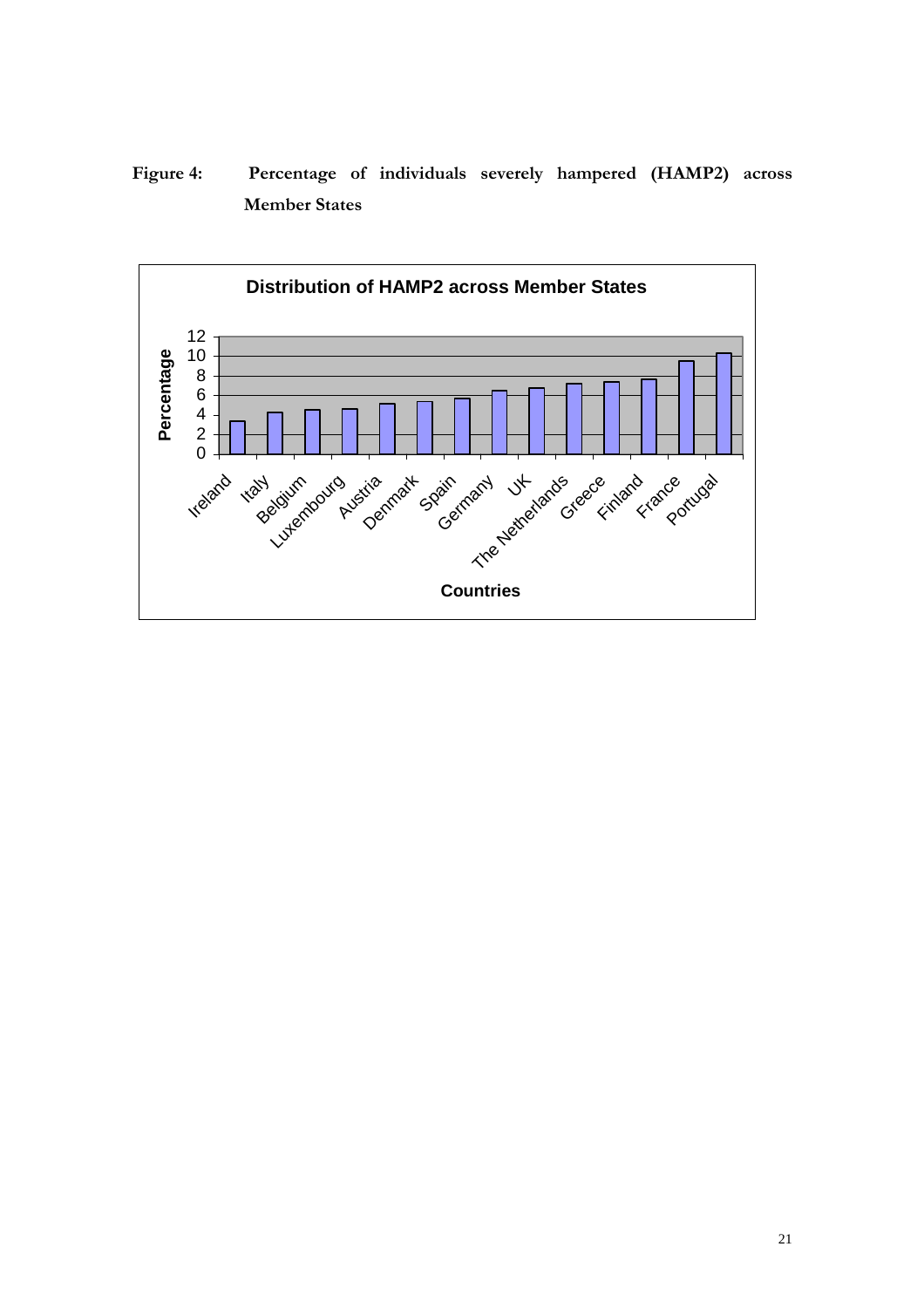



\* Different symbols have been used to distinguish the number of waves available for each of the countries: 1 – 3 waves (square), 1-8 waves (diamond), 2 – 8 waves (circle) and 3 – 8 waves (triangle).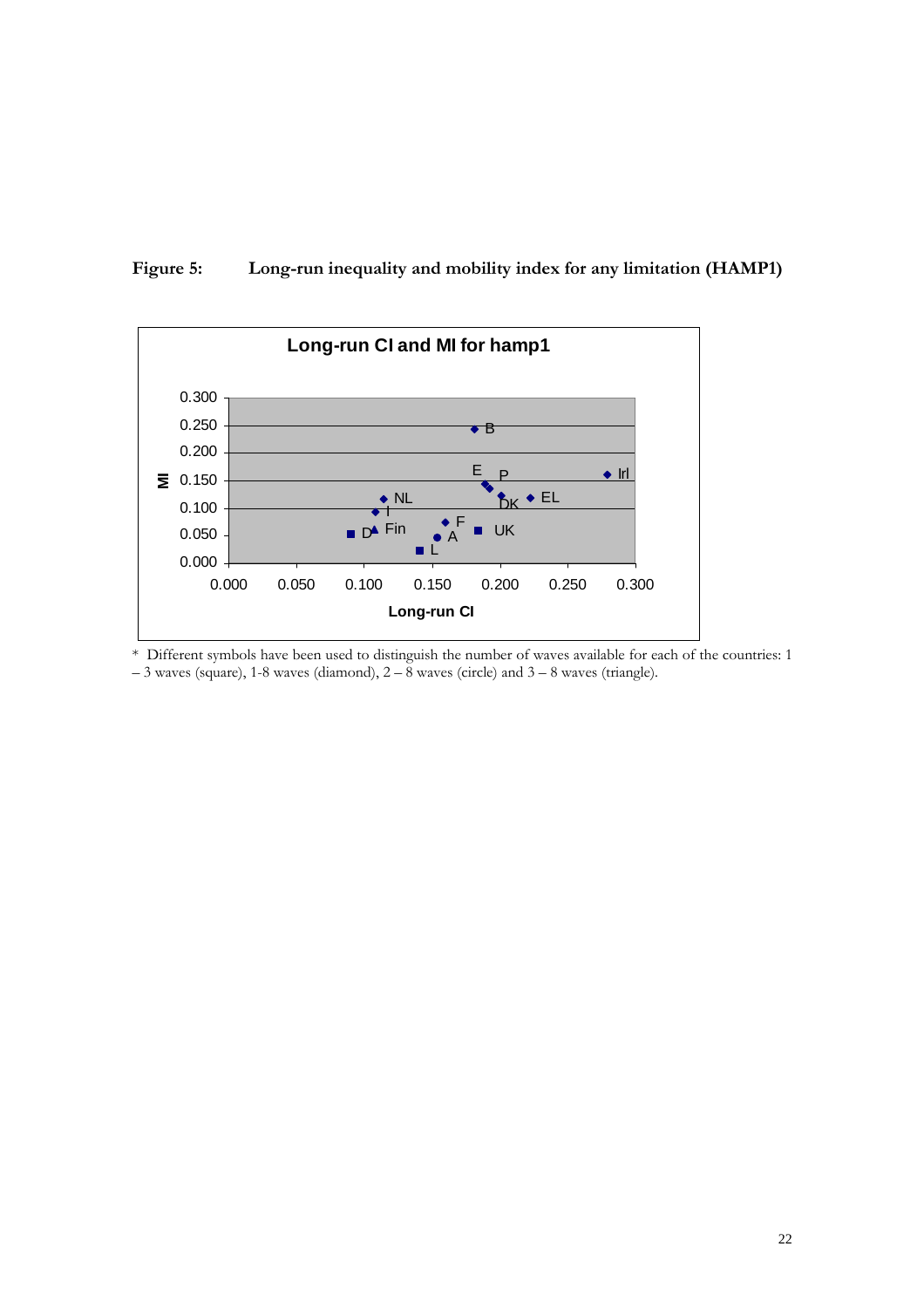# **Figure 6: Long-run inequality and mobility index for severe limitations (HAMP2)**



\* Different symbols have been used to distinguish the number of waves available for each of the countries: 1  $-$  3 waves (square), 1-8 waves (diamond), 2 – 8 waves (circle) and 3 – 8 waves (triangle).